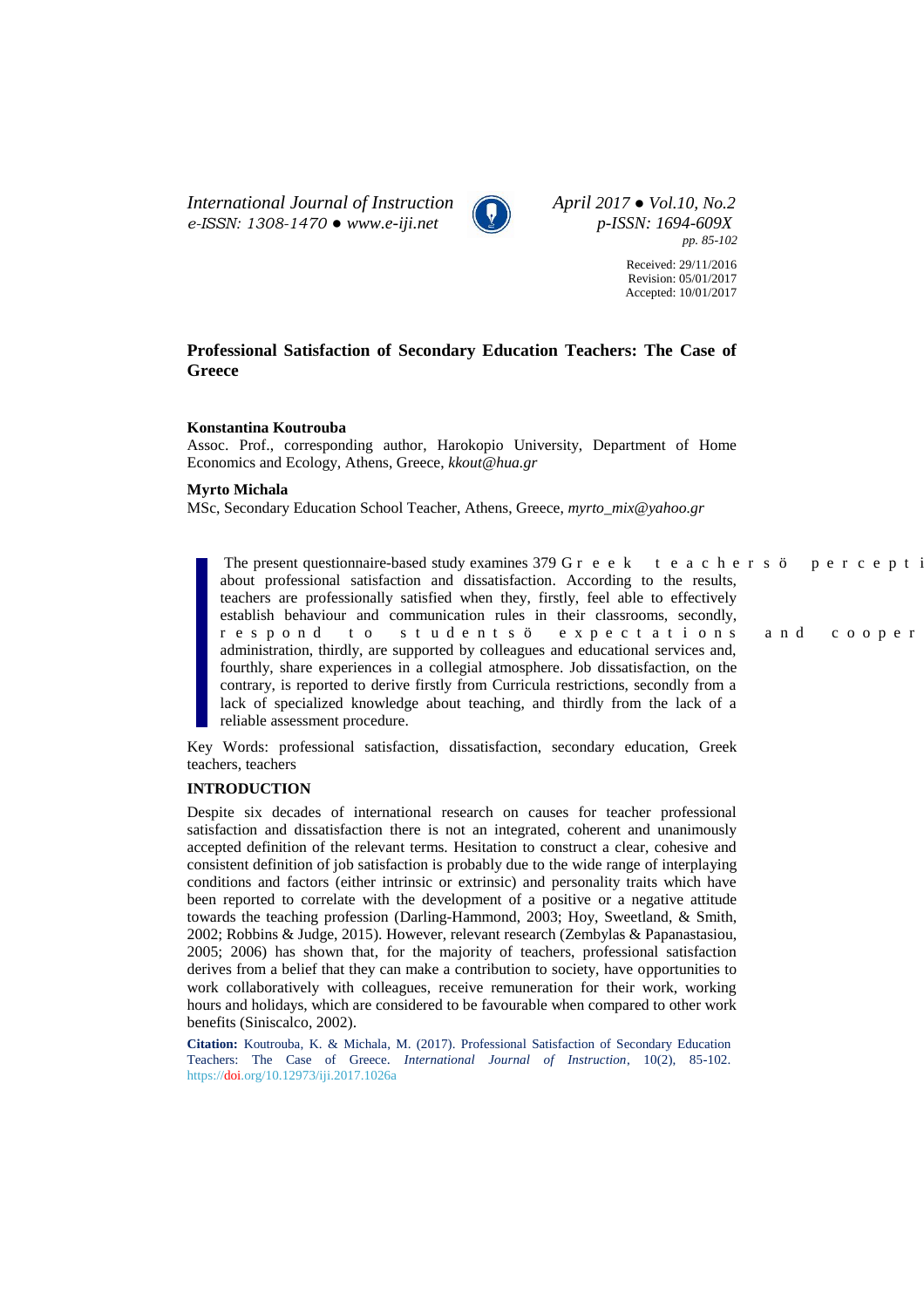Moreover, it has been reported (Eliophotou-Menon & Athanasoula-Reppa, 2011; Edwards, Green, & Lyons, 2002) that teachers experience feelings of professional satisfaction when they deal effectively with parents, students and community members, when they actively participate in decision making and when teachers are supported by specialised mentors and are encouraged to attend orientation and professional development programmes. Similarly, researchers (Fryer, 2103; Klassen & Chiu, 2010) have shown that teachers tend to feel more satisfied whenever they are assisted in dealing with troubling student behaviour and when such assistance is provided in a work setting where reciprocal relationships with colleagues, parents and students are developed. Such relationships seem to make teachers feel safe, accepted and satisfied, which probably explains why, as Eren (2015) have shown, such teachers are eager to participate in learning communities where they share teaching experiences, collaborate to solve classroom problems and develop effective teaching practices. In similar productive environments teachers tend, as Klassen and Tze (2014) have confirmed, to display persistence in teaching despite obstacles. They also tend to feel motivated in dealing seriously with even the most challenging students, either low- or high-achievers, experiencing a satisfaction in contributing to the constructive development of human personalities (Day, Kington, Stobart, & Sammons, 2006; Hastings & Bham, 2003; Cornelius-White, 2007). These posivkxg "gzrgtkgpegu "uggo "vq "eqpvtkdw sense of wellbeing which sequentially influences motivation, job commitment, morale and retention (Klassen, Yerdelen, & Durksen, 2013; Rhodes, Nevill, & Allan, 2004). In addition, Clement and Vandenberghe (2000), Eren (2015), and Vegas and Umansky

KA 2 2 7 + " j c x g " t g r q t v g f " v j c v " r t q h g u u k q p c n " u c v k u h c e v # of personal responsibility for student achievement. This makes them work zealously to bring about positive outcomes in student learning and reduce negative ones, especially in cases where productive collaboration with the students and with their parents has been secured (Lam & Yan, 2011). On the other hand, Cooper, Carpenter, Reiner, and McCord (2014) reported interesting connections between professional feelings of satisfaction and various personality traits such as extroversion (friendliness, assertiveness, cheerfulness), agreeableness (altruism, cooperation), openness to experience (imagination, artistic interests, adventurousness). Moreover, conscientiousness (orderliness, dutifulness, self-discipline) and neuroticism (anxiety, anger, depression, and vulnerability) were reported to be highly related to professional dissatisfaction (Kokkinos, 2007; Rivkin, Hanushek, & Kain, 2005). Regarding teacher professional dissatisfaction, it has been reported (Zembylas & Papanastasiou, 2006) that negative feelings are related to current social problems (such as unemployment, financial crisis, or the growth of multicultural societies) and student failure, as regards academic achievements. They are also related to the lack of discipline, the lack of respect, status and recognition from society, the edwe c v k q p c n " u { u v g o ø u " e g p v t c n k to bureaucracy, inflexible hierarchy, and subsequent teacher subjugation), and poor teacher evaluation and promotion prospects (Danielson & McGreal, 2000; Parker, Martin, Colmar, & Liem, 2012).

The complexity of the abovementioned factors which have been reported to have a rqukvkxg "qt "pgicvkxg "korcev "ssionpe"xplaigscbyejgtuø" hggnkj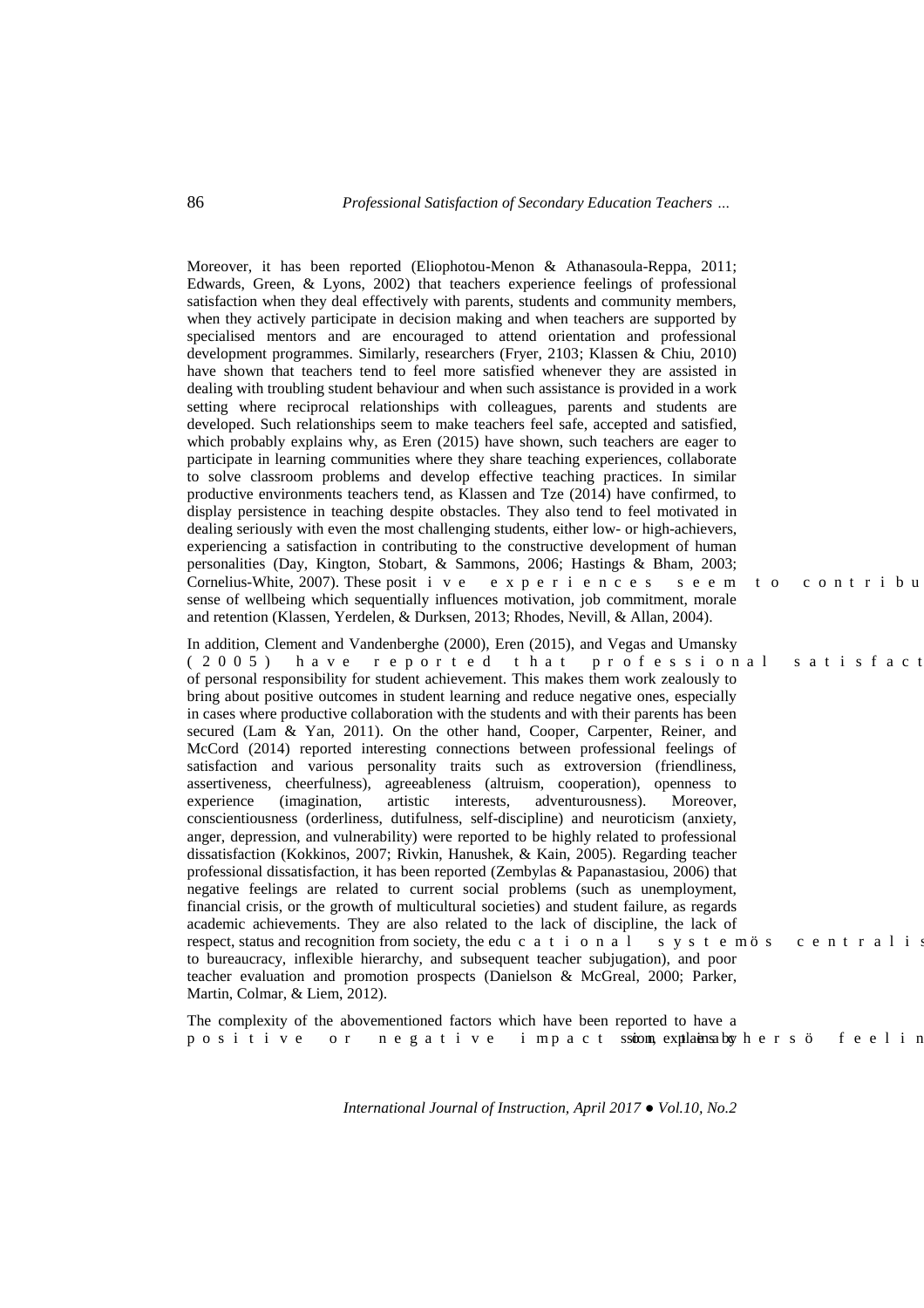itself rather clearly why for developing countries like Greece teacher job satisfaction and dissatisfaction are so difficult to monitor, record or measure. The Greek educational system could be described as conservative and inflexible (Koutrouba, 2012). Despite minor reforms during the last few decades, the exclusive, strict academic orientations of the Curricula remain unaltered and highly-demanding (Georgiadis, 2007; Koutsourakis, 2007; Traianou, 2009)*.* In contrast, affective or social objectives in education are underestimated in a teacher-centred learning process where students are expected to assimilate, at a rapid pace, massive quantities of knowledge, in order to use it as a valuable social acquisition or weapon for social advancement, survival or prevalence in an extremely competitive job market (Ifanti, 2007; Saiti, & Mitosili, 2005). Greek teachers seem to feel professionally obliged to equip their students with all the necessary academic qualifications, especially in an era of financial crisis and resulting social and professional insecurity (Ifanti & Fotopoulou, 2011). Their strenuous efforts, however, to respond to their stufgpvuø" i tqykpi "pggfu" hqt "mpqyngfig" cpf" collegial, human working environment undeniably has a considerable impact on their feelings of professional satisfaction or dissatisfaction (Koutrouba & Christopoulos, 2015; OECD, 2015). The present study aims at examining Greek secondary education vgcejgtuø" rgtegrvkqpu" cu" tgictfu" vjg" hcevqtu" v feelings of professional satisfaction and the factors which are considered to be responsible for negative feelings of job dissatisfaction.

## **METHOD**

During 2014-2015, 379 high school teachers (who worked in 50 secondary education schools in Athens and its suburbs and were selected with criteria regarding national and local ratios of teacher-to-students and students-to-school populations, and socioeconomic features of school settings) were asked to participate in the survey by filling in a questionnaire with 43 close-ended questions followed by pre-coded replies. Six of these questions prompted the participants to provide information about personal profile and professional background. Moreover, 37 special questions (which are presented as variables 1-37 in table 1, followed by nominal five-point Likert-type scales) referred to  $\vee$  g c e j g t u  $\emptyset$  " ont gtheir job rsatisfaction and disstatisfaction. The researchers utilised research findings of Eliophotou-Menon and Athanasoula-Reppa (2011), Ho and Au (2006), Klassen, Yerdelen, and Durksen (2013), Rhodes, Nevill, and Allan (2004), and Zembylas and Papanastasiou (2006) to construct the questionnaire of the present study, given the fact that the international research could not provide them with a readyto-use instrument including all the aspects the researchers wanted to examine. For the elaboration of the data and the statistical analysis Predictive Analytics Software [PASW] Statistics 21 was used while, for the factor analysis, Principal Component Analysis [PCA] with Varimax rotation extraction method was employed to identify the main factors affecting tea e jgtuø" hggn kpiu" qh "rtqhguukqpcn"ucvku The significance level of the statistical tests performed was  $= 0.01$ .

### ParticProfilents'

Sixty one percent of the 379 participants were women, while 39 percent were men. The working experience of the majority of them (31.8%) ranged from 0 to 10 years, 74.1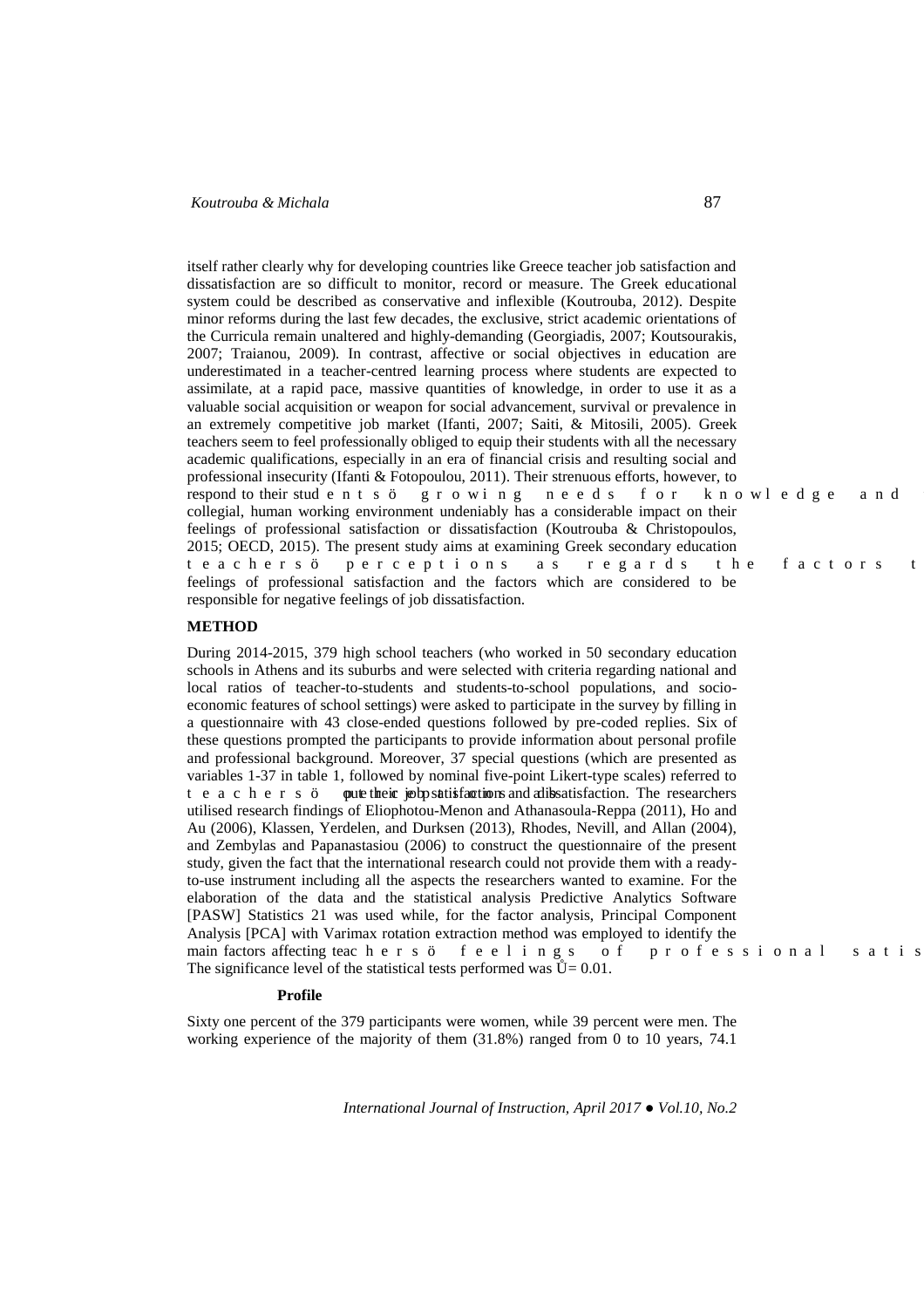88 *Professional Satisfaction of Secondary Education Teachers …*

percent of the participants were aged from 36 to 55 years, while 46.8 percent had over 16 years of service in school. Moreover, the overwhelming majority (74.3%) of the participants did not possess any postgraduate degree in Education.

# **FINDINGS**

### **Special Questions**

Variables 1-14 of table 1 r t g u g p v " v g c e j g t u ø " t g u r q p u g u " v q " s w g u v k on factors negatively affecting their feelings of professional satisfaction. These responses seem to link  $\div$  owe j  $\phi$  " v q " professional dissatisfaction oto the presence of in-class management problems and to their stressful implications. Such implications are the development of professional anxiety and strain, the insufficient development of resilience, and the diffusion of negative feelings in out-of-school personal life (variables 1, 2). In addition, feelings of dissatisfaction are reported to be connected with the obstacles teachers face when they try to effectively disseminate knowledge in classrooms where discipline is difficult to impose (variable 3). Professional discontent is also attributed by the respondents to the time they have to spend in order to establish in-class atmosphere of cooperation (variable 4). It is also attributed to the physical, mental and emotional exhaustion that derives from their effort vq "cvvckp" uvwfgpvuø" kpvgtguv" c puifg'processvkxcvg "vjgkt" (variable 5).

Moreover, for a majority of the participants job dissatisfaction is connected to the lack of time for either accomplishing Curricula objectives (variable 6), or for at-home rtgrctcvkqp" hqt" vjg" pgzv" fc {øu" vgcejkpi" \* xctko reported that they feel dissatisfied because they are not provided with opportunities for professional advancement or with incentives for increased productivity (variable 8). On vjg "eqpvtct{. "vjg{"tgrqtvgf"vjcv"÷unkijvn{ø"vq' ensure them a decent life and it scarcely corresponds to the difficulty and demands of the teaching proh guukqp " \* x c t k c d n gu " ; . " 3 2 + " y j k e j " k u " ÷ o w e j <sub>i</sub> socially depreciated (variable 11).

Finally, the participants linked  $\div$  owe j  $\phi$  " v q " feelings f of professional  $\phi$  " dissatisfaction to pt q d n g o u " k p " v g c e j gable 12)," to the tlack q of c n " n k x g u " \* x specialised knowledge on pedagogy and teaching (variable 13), and to the inflexibility of Curricula (variable 14). Variables 15-59" q h " v j g " u c o g " v c d n g " r t g u g p v " v g to questions regarding their views on factors positively affecting their feelings of professional satisfaction. These responses portray a teacher who  $\div$  o w e j ø " v q "  $\div$  o q f g t c v g n { q is professionally satisfied when s/he has c  $\overline{S}$  r t q h q w p f  $\overline{S}$  m p q y n g f i g  $\overline{S}$  q h  $\overline{S}$  g c e j personal skills and invgtguvu "cpf" eqttgurqpfu "ghhgevkxgn{"vq needs, expectations and objectives (variables 15, 16).

Other respondents reported that they feel professionally satisfied when their students recognise and appreciate teacher contribution to their development and recompense the teacher by actively participating in the learning process and by displaying decent behaviour within the classroom (variable 17). Moreover, for the majority of the respondents professional satisfaction derives from the establishment either of a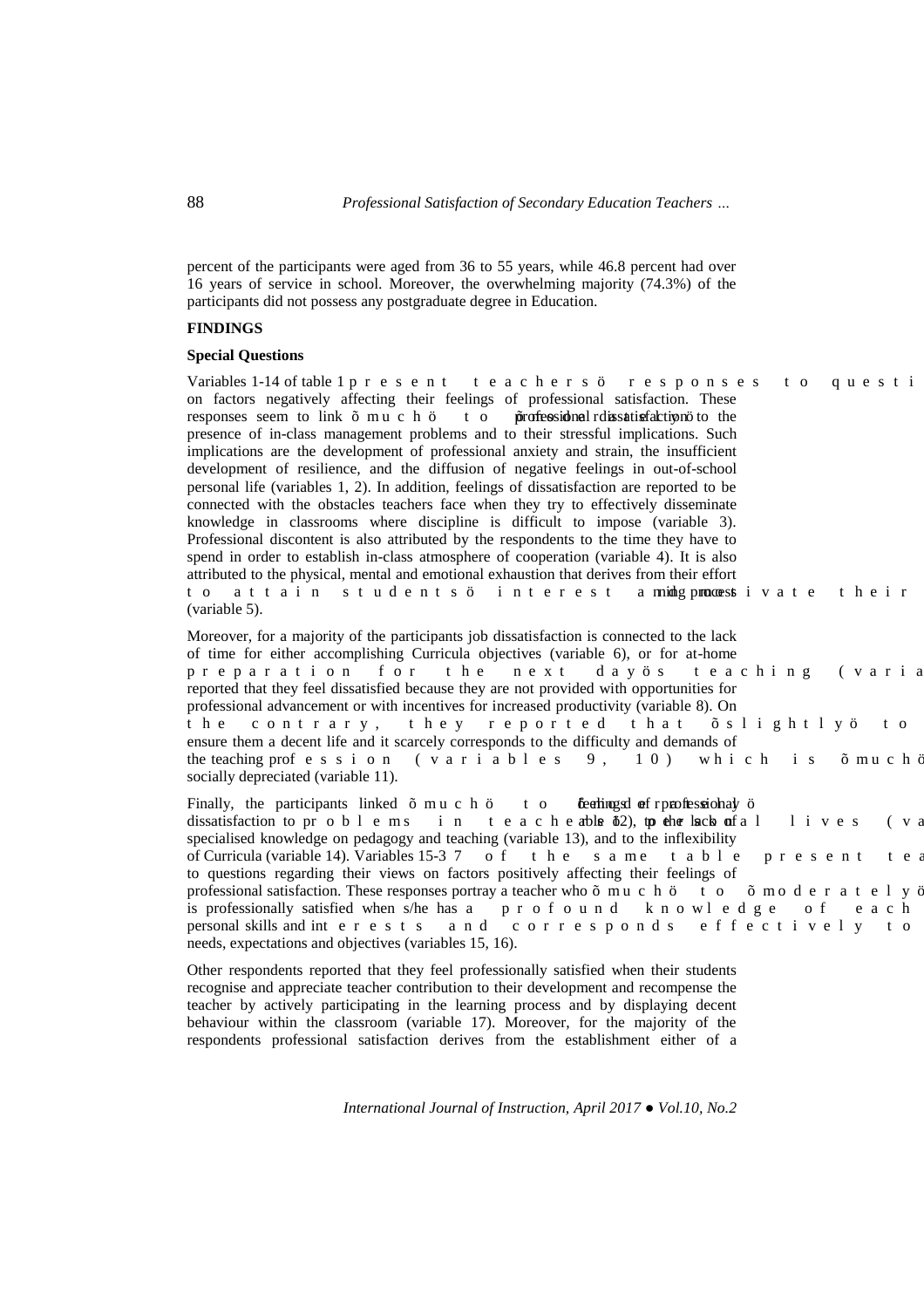democratic in-class atmosphere or of behavioural and communication rules that have been clearly defined from the beginning of the year (variables 18, 19). Job satisfaction uggou" cnuq" vq" dg" nkpmug cooperation with the parents e jgtøu" jctod (variables, 20, 21), while, in some cases, teachers avoid further communication and limit Vjgougnxgu "ogtgn{" vq "kphqtokpi "rctgpvu "cdqwv " v (variable 22).

Moreover, some teachers seem to feel professionally satisfied when the content of Syllabi, Curricula, and teaching strategies remain unaltered for many years (variable 24). In addition, the opportunity firstly to implement in the classroom what has already been learnt during undergraduate studies, secondly, to conduct experiments, introduce innovations, and implement cooperative and experiential learning is reported to contribute to job satisfaction (variables 23, 25). Similarly, teachers report job satisfaction in cases where they are allowed to individualise their teaching (variable 26). For a majority, also, of the participants professional satisfaction is linked either to the development of personal relationships with colleagues out of the school setting, and the provision of emotional support whenever a teacher faces a problem with his/her students, or to the sharing of teaching experiences between colleagues (variables 27, 28, 29). School administration is also reported to contribute to teacher job satisfaction; it is expected to provide teachers with feedback about their professional performance, and to support them not only during teacher-student problems, but also during personal problems or when they need a leave work (variables 30, 31, 33). It is also expected to support life-long learp k p i . " v g c e j g t u ø " r t q h g u u k q p c n " f g x g n q r o vgcejgtuø "In÷gx dk iuwkgy uugt" wm c" ueuqt q q o u " k p " q t f g t " v q " u w r r (variables 32, 34). Finally, for a majority of the participants, a specialised mentor, consultant or coordinator can contribute to the development of job satisfaction feelings, while other respondents experience professional satisfaction when the educational authorities assess reliably teacher performance (variables 35, 36). However, they feel ucvkuhkg f = p-qum "ka y "von wood word" g p " uvwf g p vu " r c t vke k r c v g ' performance (variable 37).

#### Table 1

Vgcejgtuø" tgurqpugu" \* kp "rgtegpvcigu+ "vq "vjg" sv perceptions about professional satisfaction and dissatisfaction

| My job satisfaction is negatively influenced due to:                                                                                                                                                | $\vec{a}$<br>Not at | Slightly |      | <b>Auch</b>        | much |
|-----------------------------------------------------------------------------------------------------------------------------------------------------------------------------------------------------|---------------------|----------|------|--------------------|------|
| 1. Problems regarding classroom management during the current school year 19.3                                                                                                                      |                     | 7.4      | 31.5 | $40.2 \quad 1.6$   |      |
| 2. Stressful implications of imposing discipline (professional anxiety, strain, 13)<br>lack of calmness, insufficient resilience, diffusion of negative feelings in<br>out-of-school personal life) |                     |          |      | 23.8 28.8 26.2 8.2 |      |
| 3. Obstacles to effective dissemination of knowledge caused by classroom 13.2 17.7 31<br>management inadequacy                                                                                      |                     |          |      | 35.6 2.6           |      |
| 4. The fact that I spend too much time establishing in-class atmosphere of 22.5 13.2 25.9 36.3 2.1<br>cooperation, solidarity, student-to-student and student-to-teacher<br>acceptance              |                     |          |      |                    |      |
| 5. Physical, mental and emotional exhaustion during teaching in order to 16.7 14 34.4 30.2 4.7<br>attain the u v w f g p v u ø " k p v g t g u v " c patifon" o q v                                 |                     |          |      |                    |      |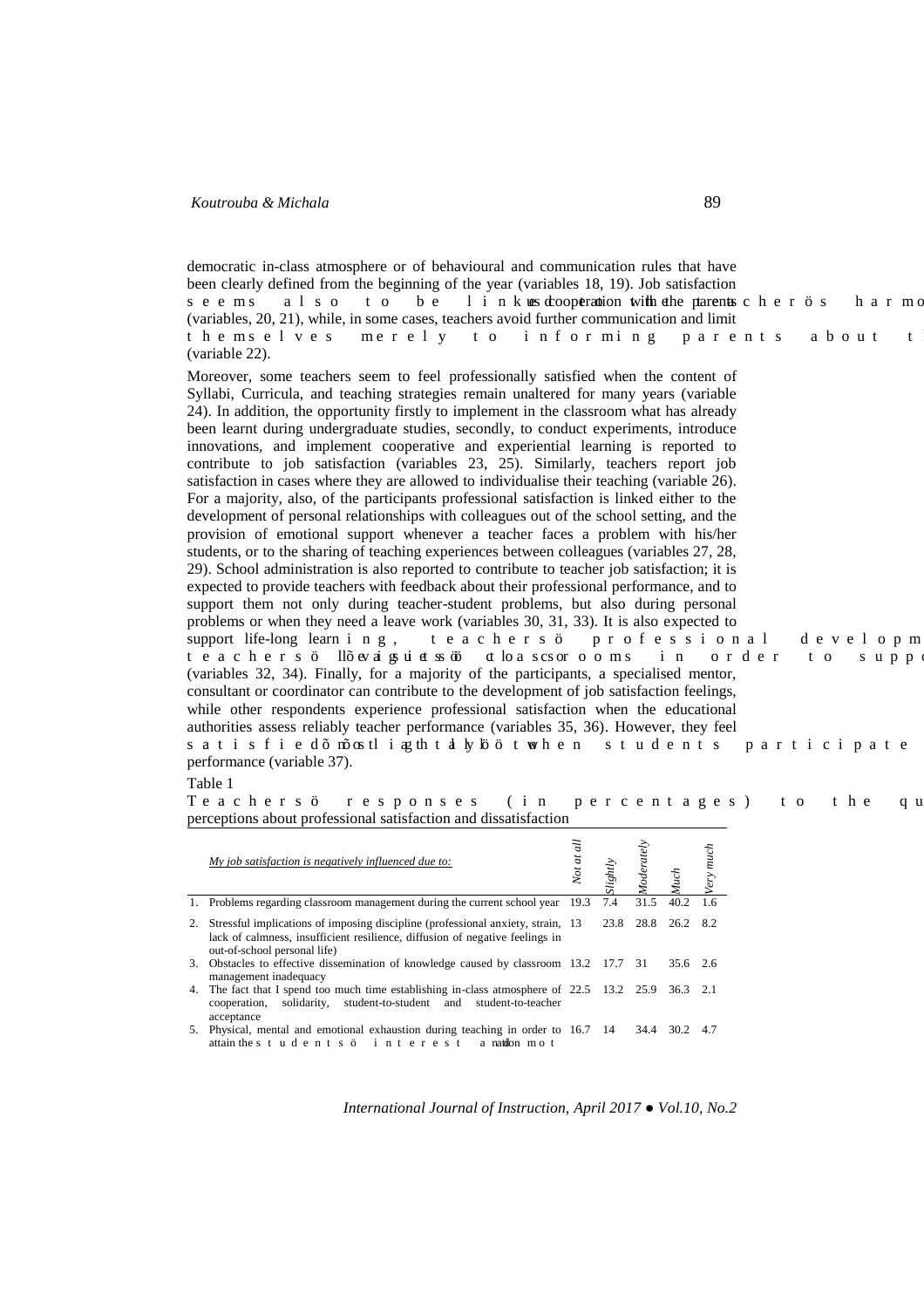| 6. Insufficient time provision to achieve official Curricula objectives                                                                   | 13   | 19.6        | 36.2         | 27.2         | 4           |
|-------------------------------------------------------------------------------------------------------------------------------------------|------|-------------|--------------|--------------|-------------|
| 7. Vkog "urgpv" cv" jqog "hqt" vjg "                                                                                                      | 13.5 | 16.9        | 37.3         | 27           | 5.3         |
| subsequent leisure time loss<br>8. Lack of motivation for increased productivity and professional 24.6                                    |      | 15.9        | 23.3         | 28.8         | 7.4         |
| advancement<br>9. Salary inadequacy to ensure a decent life                                                                               | 46.5 | 29.1        | 15.9         | 8.2          | 0.3         |
| 10. Salary inadequacy in corresponding to the difficulty and demands of my 45.1                                                           |      | 31.5        | 14.6         | 8.5          | 0.3         |
| 11. Social depreciation of the teaching profession                                                                                        | 2.1  | 5.3         | 15.3         | 34.4         | 42.9        |
| 12. Personal life dissatisfaction (family/health problems, disorders regarding 15.6)                                                      |      | 15.9        | 36.2         | 29.4         | 2.9         |
| out-of-school human relations, financial difficulties etc.)                                                                               |      |             |              |              |             |
| 13. Lack of specialised knowledge on pedagogy and teaching<br>14. Inflexibility of Curricula (restrictions regarding content, pace of 9.5 | 1.6  | 6.3<br>24.3 | 21.4<br>29.9 | 43.5<br>26.5 | 27.2<br>9.8 |
| knowledge transmission, task assignment, form of assessment etc.)                                                                         |      |             |              |              |             |
| I am satisfied with my job when:                                                                                                          |      |             |              |              |             |
| 15. K " j c x g " c " r t q h q w p f " m p q y n g f i g " + 0.3                                                                         |      | 12.2        | 34.9         | 43.6         | 9           |
| interests<br>16. K " t g u r q p f " g h h g e v k x g n { " v q " o { "atuons 0.5                                                        |      | 5.8         | 41.8         | 45           | 6.9         |
| and objectives                                                                                                                            |      |             |              |              |             |
| 17. My students recognise and appreciate my contribution to their 0.8                                                                     |      | 7.4         | 32.3         | 48.1         | 11.4        |
| development and reward me through active participation and correct<br>behaviour                                                           |      |             |              |              |             |
| 18. My students feel free to express different ideas or views opposing to mine 0.5                                                        |      | 2.9         | 15.1         | 52.9         | 28.6        |
| 19. I establish strict rules of behaviour and communication from the 2.4                                                                  |      | 13.2        | 32           | 40.5         | 11.9        |
| beginning of the year<br>20. K " og v j q f k e c n n { " e q q r g t c v g " y k v j 6.3                                                 |      | 27          | 31.7         | 26.5         | 8.5         |
| achievements                                                                                                                              |      |             |              |              |             |
| 21. I methodically cooperate with parents to improve stu f g p v u $\epsilon$ 5                                                           |      | 23          | 37.4         | 27.2         | - 7.4       |
| emotional attainments<br>22. K " q h h k e k c n n { " k p h q t o " r c t g pements" and 16.1                                            |      | 20.9        | 25.4         | 31.3         | 6.3         |
| behaviour, without establishing further communication                                                                                     |      |             |              |              |             |
| 23. I can implement in my classroom what I have learnt during undergraduate 5.8                                                           |      | 15.1        | 39.9         | 29.9         | 9.3         |
| studies                                                                                                                                   |      | 25.1        |              |              | 5.3         |
| 24. Content of Syllabi, Curricula, and teaching strategies remain unaltered for 11.1<br>many years                                        |      |             | 35.2         | 23.3         |             |
| 25. I am given a free hand in experimentation/innovations/implementation of 1.3                                                           |      | 15.9        | 36           |              | 34.6 12.2   |
| cooperativeness/experiential learning etc.                                                                                                |      |             |              |              |             |
| 26. I am allowed to individualise teaching, to adapt official objectives to my 2.1<br>stufgpvuø"tgcn"rqvgpvkcn. "umknnu                   |      | 11.6        | 33.1         | 40.8         | 12.4        |
| 27. I develop personal relationships with colleagues out of the school setting                                                            | 0.5  | 4.5         | 27           | 47.4         | 20.6        |
| 28. My colleagues support me emotionally when I face a problem with my 1.1                                                                |      | 10          | 26.4         | 45           | 17.5        |
| students<br>29. I and my colleagues share teaching experiences to reduce 1.1                                                              |      | 6.3         | 22           | 46.6         | 24          |
| professional/teaching differentiations                                                                                                    |      |             |              |              |             |
| 30. The school administration provides me with feedback about my 7.7                                                                      |      | 20.6        | 37.9         | 23.5         | 10.3        |
| professional performance<br>31. The school administration supports me when I face a problem with my 4                                     |      | 14          | 33.3         | 34.7         | -14         |
| students                                                                                                                                  |      |             |              |              |             |
| 32. The school administration supports life-long learning and my professional 4.8                                                         |      | 13.8        | 33           | 30.4         | -18         |
| development<br>33. The school administration supports me when I face personal problems 10.8                                               |      | 22.2        | 38.9         | 22.8         | 5.3         |
| (family/health problems, financial difficulties, need for leave)                                                                          |      |             |              |              |             |
| 34. U e j q q n " c f o k p k u v t c v k q p " g p e q w t c 15.9                                                                        |      | 5.6         | 51.3         | 24           | 3.2         |
| classrooms to support experience sharing<br>35. A specialised mentor, consultant or coordinator monitors and intervenes 17.5              |      | 20.1        | 29.4         | 27.2         | - 5.8       |
| to assist my daily work                                                                                                                   |      |             |              |              |             |
| 36. Educational<br>authorities assess reliably and objectively teacher 6.9                                                                |      | 6.9         | 23.8         | 41.8         | 20.6        |
| performance<br>37. Students participate in the assessment of teacher performance                                                          | 29.6 | 31.3        | 19.8         | 12.2         | 7.1         |
|                                                                                                                                           |      |             |              |              |             |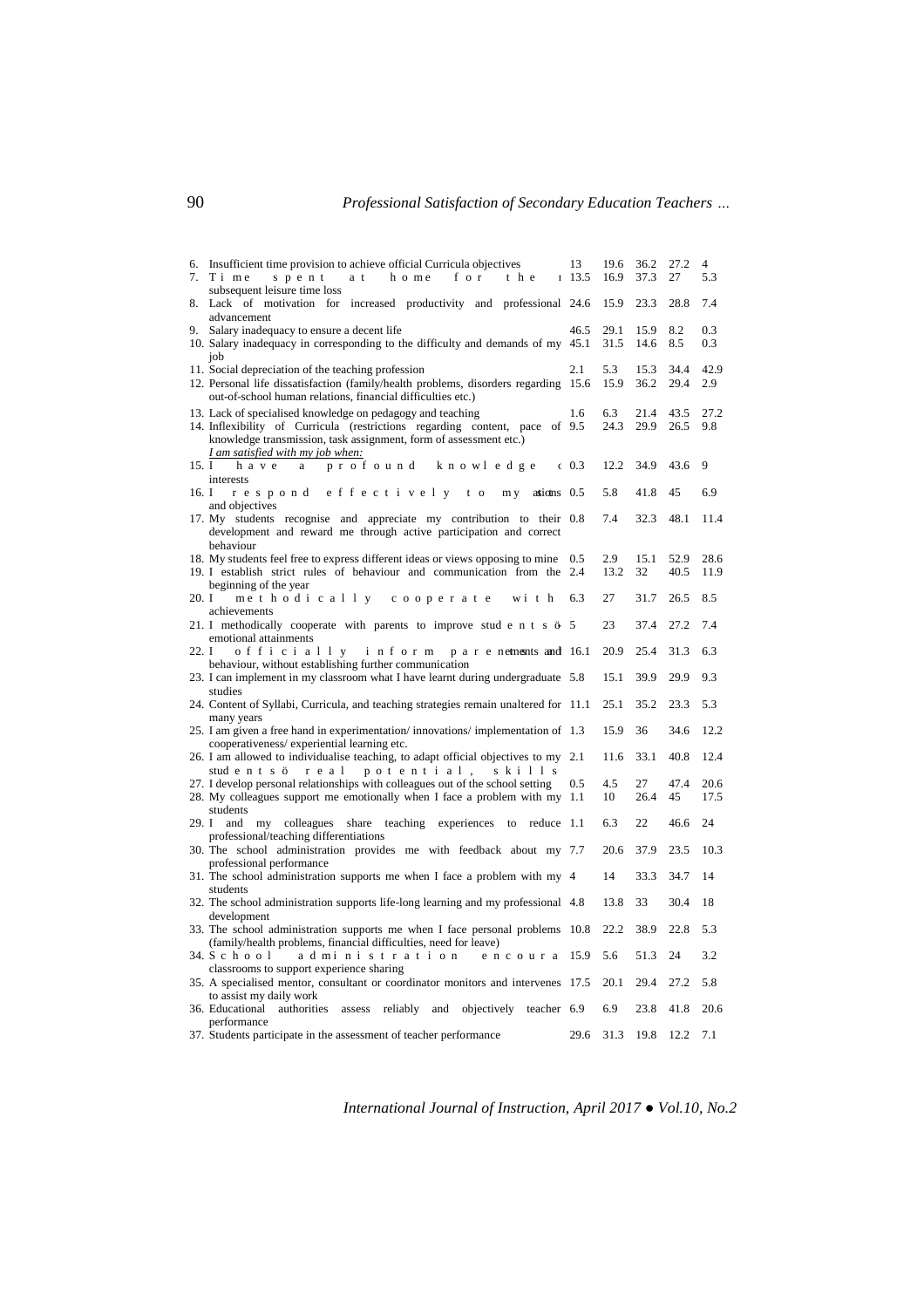### **Factor Analysis**

Twenty five of these variables were selected, related in level of significance  $= 1\%$  to the beliefs of the 379 secondary education teachers on factors affecting professional satisfaction or dissatisfaction (chi-square independence tests were conducted). These 25 variables were as follows:

*My job satisfaction is negatively influenced due to:* 

- 1. Stressful implications of imposing discipline (professional anxiety, strain, lack of calmness, insufficient resilience, diffusion of negative feelings in out-of-school personal life)
- 2. Obstacles to effective dissemination of knowledge caused by classroom management inadequacy
- 3. The fact that I spend too much time establishing in-class atmosphere of cooperation, solidarity, student-to-student and student-to-teacher acceptance
- 4. Physical, mental and emotional exhaustion during teaching in order to attain the stuff g p v u  $\varphi$  " interest and motivate their active participation
- 5. Vkog "urgpv"cv" jqog "hqt"vjg "pgzv" fc {øu "vgce jkpi" rtg 6. Salary inadequacy to ensure a decent life
- 
- 7. Salary inadequacy in corresponding to the difficulty and demands of my job
- 8. Social depreciation of the teaching profession
- 9. Personal life dissatisfaction (family/health problems, disorders regarding out-of-school human relations, financial difficulties etc.)
- 10. Lack of specialised knowledge on pedagogy and teaching
- 11. Inflexibility of Curricula (restrictions regarding content, pace of knowledge transmission, task assignment, form of assessment etc.)

*I am satisfied with my job when:*

- 12. K" tgurqpf"ghhgevkxgn{"vq"o{"uvwfgpxivesø" rgtuqpcn"ngc
- 13. My students feel free to express different ideas or views opposing mine
- 14. I establish strict rules of behaviour and communication from the beginning of the year
- 15. K" og vjqfke cnn{"eqqrgtcvg"ykvj"rctgpvu"vq"kortqxg"u'
- 16. I methodical n { " e q q r g t c v g " y k v j " r c t -gmptional "attaiqm'entso r t q x g " u v w f g p v u
- 17. I am given a free hand in experimentation/ innovations/ implementation of cooperativeness/ experiential learning etc.
- 18. I am allowed to individualise teaching, to adapt official obje e v k x g u " v q " o { " u v w f g p v u  $\varphi$  " t potential, skills, interests, academic level
- 19. My colleagues support me emotionally when I face a problem with my students
- 20. I and my colleagues share teaching experiences to reduce professional/teaching differentiations
- 21. The School administration supports me when I face a problem with my students
- 22. The School administration supports me when I face personal problems (family/health
- problems, financial difficulties, need for leave)
- 23. Vjg "Uejqqn " c f okpkuvt c vkq pp"g p q n w g c i w g d ow "g e n g g u t o q d o-w support experience sharing
- 24. A specialised mentor, consultant or coordinator monitors and intervenes to assist my daily work
- 25. Educational authorities assess reliably and objectively teacher performance

Factor analysis was conducted on these variables in order to define the factors that affect

vgcejgtuø" xkgyu" qp "rtqhguuk q apue 0n726 unfchekuh cevkqp "qt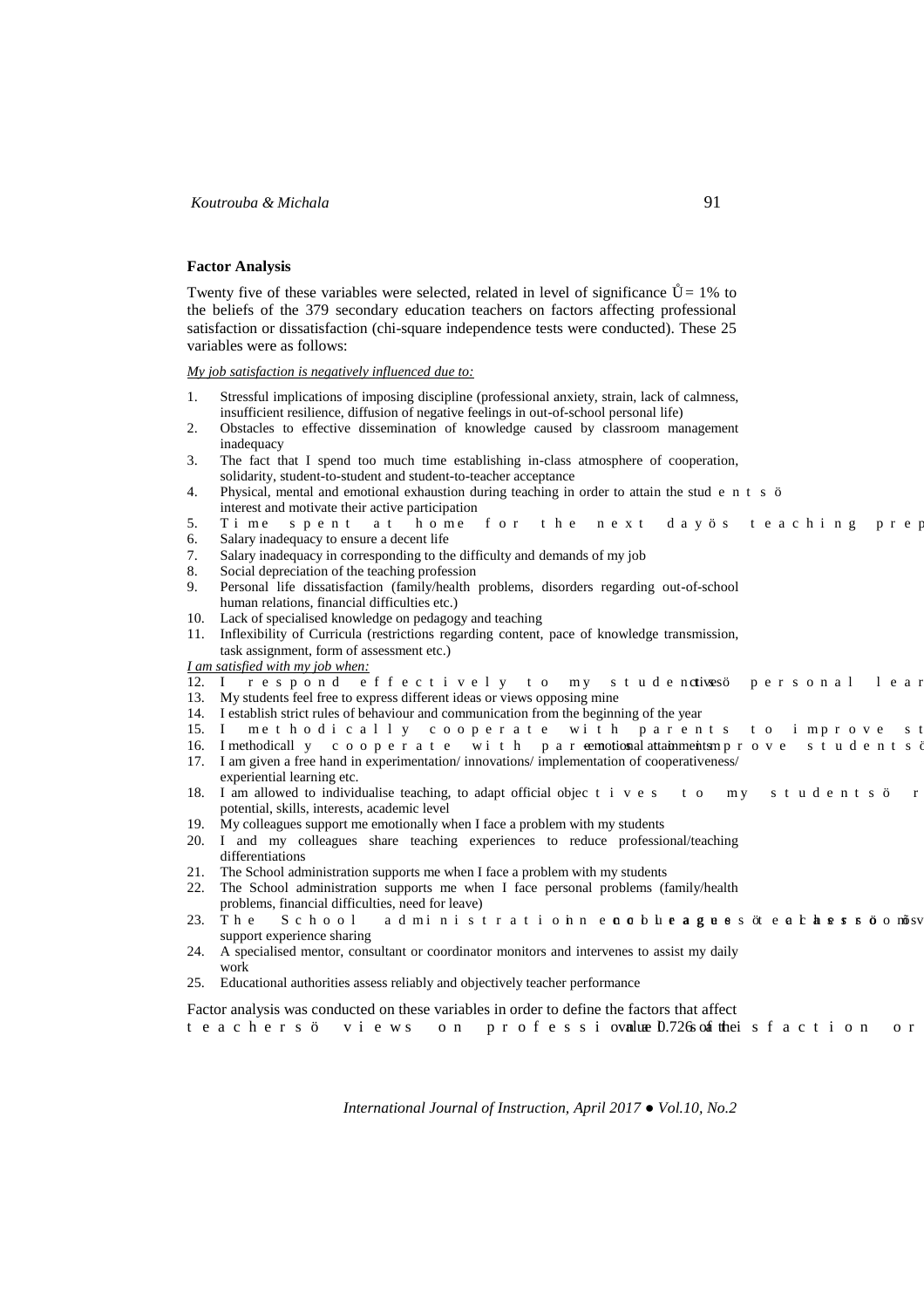.02 PHDQ " og cuwtg " hqt " ucornkpi " cfgswc dable"2); pf " vjg " D ctv which showed high statistical significance of the statistic  $\chi^2$  (zero *p*-value) confirmed that this technique was adequate (Howitt & Cramer, 2014) for the present research.

Table 2

| $\cdots$                                        |                             |       |  |  |  |  |  |  |
|-------------------------------------------------|-----------------------------|-------|--|--|--|--|--|--|
| KMO and Bartlett's test of sphericity           |                             |       |  |  |  |  |  |  |
| Kaiser-Meyer-Olkin Measure of Sampling Adequacy |                             | 0.726 |  |  |  |  |  |  |
|                                                 | Approx. Chi-Square 2619.463 |       |  |  |  |  |  |  |
| Bartlett's Test of Sphericity                   | d.f.                        | 300   |  |  |  |  |  |  |
|                                                 | Sig.                        | 0.000 |  |  |  |  |  |  |

The performance of principal component analysis from the first eight components, which had eigenvalues greater than 1, explained 62.784% of the total variance. For this reason, PCA was employed with Varimax rotation extraction method in eight components (Table 3).

Table 3 Factor analysis results

|           | Rotated Component Matrix |              |                |          |                |          |          |          |          |               |
|-----------|--------------------------|--------------|----------------|----------|----------------|----------|----------|----------|----------|---------------|
|           |                          |              |                |          |                |          |          |          |          |               |
| Variables |                          | $\mathbf{1}$ | $\overline{c}$ | 3        | $\overline{4}$ | 5        | 6        | 7        | 8        | Communalities |
| $[1]$     |                          | 0.563        | 0.064          | 0.227    | 0.042          | 0.056    | 0.074    | $-0.088$ | 0.076    | 0.397         |
| $[2]$     |                          | 0.800        | $-0.042$       | 0.158    | $-0.077$       | 0.021    | $-0.004$ | $-0.006$ | $-0.019$ | 0.674         |
| $[3]$     |                          | 0.758        | $-0.028$       | 0.241    | $-0.031$       | 0.108    | $-0.042$ | $-0.007$ | 0.045    | 0.650         |
| $[4]$     |                          | 0.301        | 0.107          | 0.767    | 0.008          | 0.016    | $-0.119$ | $-0.084$ | 0.149    | 0.734         |
| $[5]$     |                          | 0.098        | 0.039          | 0.835    | 0.085          | $-0.019$ | $-0.085$ | 0.035    | $-0.001$ | 0.724         |
| [6]       |                          | 0.047        | 0.325          | $-0.152$ | 0.035          | $-0.281$ | 0.752    | 0.023    | 0.028    | 0.778         |
| [7]       |                          | 0.028        | 0.273          | $-0.276$ | 0.010          | $-0.186$ | 0.762    | $-0.063$ | 0.081    | 0.777         |
| [8]       |                          | 0.044        | 0.114          | 0.072    | $-0.064$       | 0.621    | $-0.034$ | 0.114    | $-0.084$ | 0.431         |
| $[9]$     |                          | 0.191        | $-0.001$       | 0.790    | $-0.078$       | 0.074    | $-0.053$ | $-0.051$ | $-0.047$ | 0.680         |
| $[10]$    |                          | 0.085        | $-0.111$       | $-0.030$ | 0.074          | 0.719    | $-0.100$ | 0.062    | 0.115    | 0.570         |
| $[11]$    |                          | $-0.035$     | 0.047          | 0.012    | 0.030          | 0.576    | $-0.057$ | 0.585    | 0.040    | 0.683         |
| [12]      |                          | $-0.363$     | 0.481          | 0.015    | 0.078          | $-0.017$ | 0.174    | 0.182    | 0.155    | 0.457         |
| [13]      |                          | $-0.382$     | 0.457          | 0.072    | 0.052          | 0.274    | 0.116    | 0.257    | $-0.358$ | 0.645         |
| $[14]$    |                          | 0.673        | 0.287          | 0.033    | 0.100          | 0.081    | 0.104    | $-0.014$ | 0.157    | 0.589         |
| $[15]$    |                          | $-0.073$     | 0.778          | 0.149    | 0.048          | 0.080    | 0.116    | 0.070    | 0.033    | 0.661         |
| $[16]$    |                          | $-0.021$     | 0.728          | $-0.017$ | 0.171          | $-0.026$ | 0.084    | 0.108    | 0.025    | 0.581         |
| $[17]$    |                          | $-0.123$     | 0.369          | 0.015    | $-0.014$       | 0.085    | 0.007    | 0.603    | 0.110    | 0.534         |
| [18]      |                          | $-0.031$     | 0.136          | $-0.087$ | 0.033          | 0.152    | 0.033    | 0.743    | 0.057    | 0.607         |
| [19]      |                          | $-0.027$     | 0.047          | $-0.047$ | 0.832          | $-0.011$ | $-0.004$ | $-0.118$ | 0.038    | 0.713         |
| [20]      |                          | $-0.075$     | 0.129          | 0.107    | 0.748          | 0.245    | 0.076    | 0.128    | $-0.198$ | 0.714         |
| $[21]$    |                          | $-0.085$     | 0.155          | $-0.010$ | 0.709          | $-0.121$ | 0.043    | 0.027    | 0.209    | 0.595         |
| $[22]$    |                          | 0.086        | 0.448          | $-0.023$ | 0.354          | $-0.256$ | 0.046    | 0.176    | 0.232    | 0.486         |
| $[23]$    |                          | 0.007        | 0.369          | $-0.072$ | 0.100          | $-0.077$ | $-0.075$ | 0.082    | 0.675    | 0.625         |
| [24]      |                          | $-0.061$     | $-0.074$       | 0.169    | 0.023          | 0.152    | 0.291    | 0.089    | 0.734    | 0.692         |
| $[25]$    |                          | $-0.260$     | $-0.182$       | 0.088    | 0.128          | 0.345    | 0.629    | 0.206    | 0.121    | 0.697         |
| #PTVE     | **RSSL                   | 10.109       | 9.840          | 8.964    | 7.969          | 7.111    | 7.055    | 6.129    | 5.607    |               |

*Note:* Communality or common factor variance: total variance of each variable explained by common factor. \*Percentage of total variance explained \*\*Rotation sums of squared loadings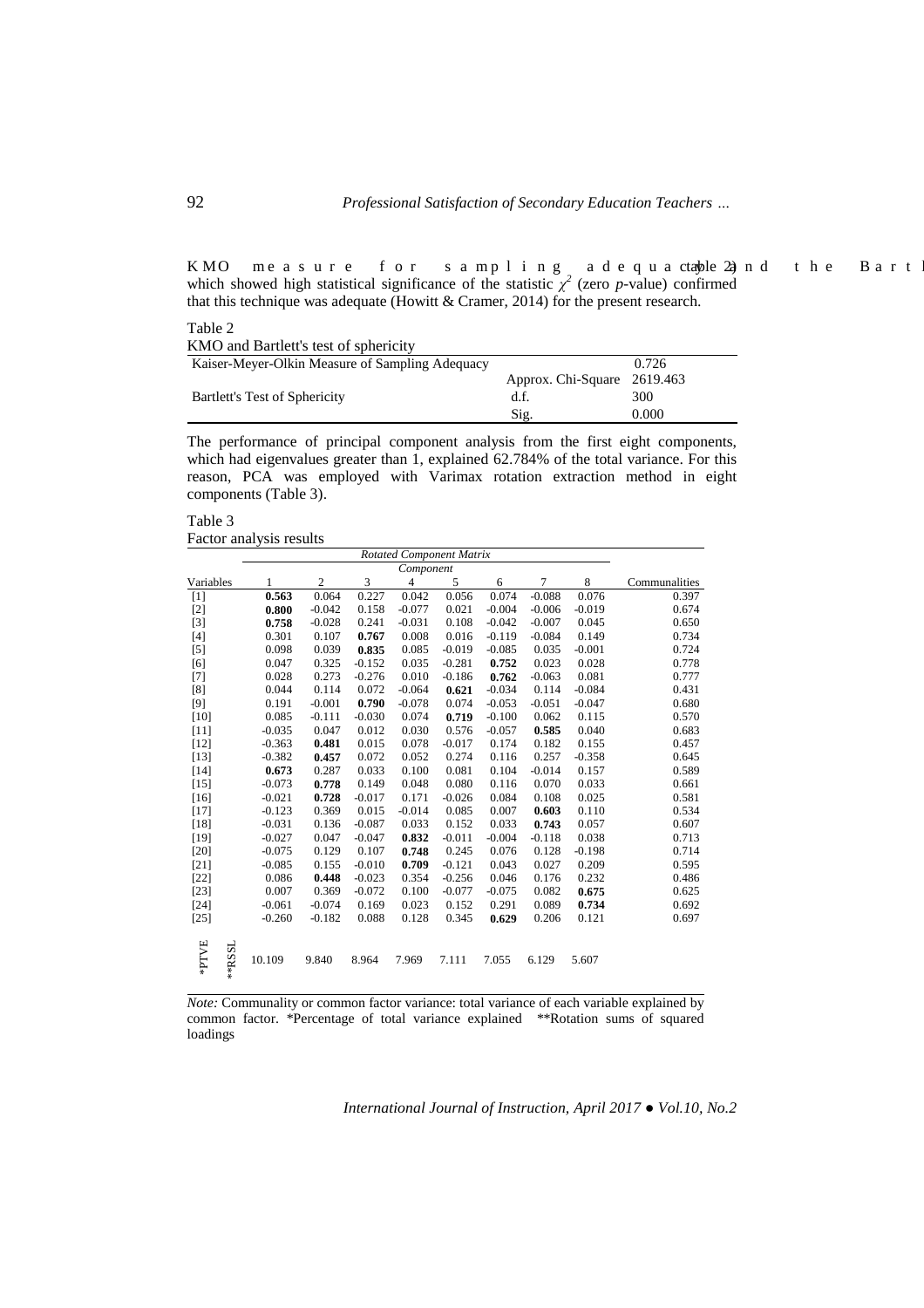### **Comments on the Factor Analysis Results**

The eight main factors pinpointed by the factor analysis were as follows:

**Factor 1:** *'Establishing learning, behaviour and communication rules'*. *Variables* with *Significant Positive Influence [VSPI]* between them and with the *Highest Factor Loadings [HFL]*: [1], [2] [3], [14]. According to the results, strong feelings of professional dissatisfac v k q p " c p f " c p z k g v { " c t g " e n q u g n { " n k p m g f " v q to establish an integrated, clearly defined and accepted set of rules for student-to-student and student-to-teacher behaviour, communication and cooperation in a way that ensures an effective teaching/learning process. **Factor 2:** *'Correspondence to differentiation and personal cooperation with parents* 

*and administration'. [VSPI and HFL]:* [12], [13], [15], [16], [22]. Job satisfaction seems to dg "dqquvgf"yjgp"vgc e jgt u "ctg"kp"e nqug"e qpvc vjcv "vjg { " u c v k u h c e v q t k n { " o g g v " u v w f g p v u ø " c u r k t c v their cognitive, affective, and social advancement, nonetheless in a work setting where teachers are actively supported by the school administration.

**Factor 3:** *'Tiredness from in- and out-of-school life'. [VSPI and HFL]:* [4], [5], [9]. The participants reported severe feelings of fatigue due to pre-teaching preparation and their efforts to maintain a lively, dynamic teaching process within the classroom, especially when they had to deal with various problems in their personal life.

**Factor 4:** *'Support from colleagues and administration'. [VSPI and HFL]:* [19], [20], [21]. Teachers develop positive feelings towards their job when their colleagues and the school administration support them, mainly through experience exchange, whenever problems arise regarding teacher-student cooperation.

**Factor 5:** *'Lack of knowledge and acceptance'. [VSPI and HFL]:* [8], [10]. Job f kuuc v ku h c e v k q p "uggou" v q "dg" n k p m g f "v q "u q e k g v { a profession and vq "vgcejgtuø" kpcdknkv{ "vq "dwknf" c "uvtqpi specialized knowledge on pedagogy and teaching.

**Factor 6:** *'Assessment and financial motivation'. [VSPI and HFL]:* [6], [7], [25]. The participants develop negative feelings regarding their profession due to poor financial recompense, nevertheless these feelings are reduced when the educational authorities assess reliably teacher performance, namely  $y$  j  $g$  p "  $v$  j  $g$  { "  $h$  c  $k$  t  $n$  { " t  $g$  e  $q$  i  $p$   $k$  u  $g$  " o professional qualifications and contribution to a successful educational process.

**Factor 7:** *'Teaching adaptations and restrictions'. [VSPI and HFL]:* [11], [17], [18]. The respondents reported positive professional feelings whenever they are allowed to implement individualised teaching and freely experiment with alternative teaching strategies, but those feelings are reduced due to the restrictions of the official Curricula.

**Factor 8:** *'Sharing of teaching experiences'. [VSPI and HFL]:* [23], [24]. Professional satisfaction is increased when school administration and supporting educational services, such as mentors, consultants, or coordinators, provide teachers with feedback and professional assistance to boost his/her professional performance, experience and self-esteem.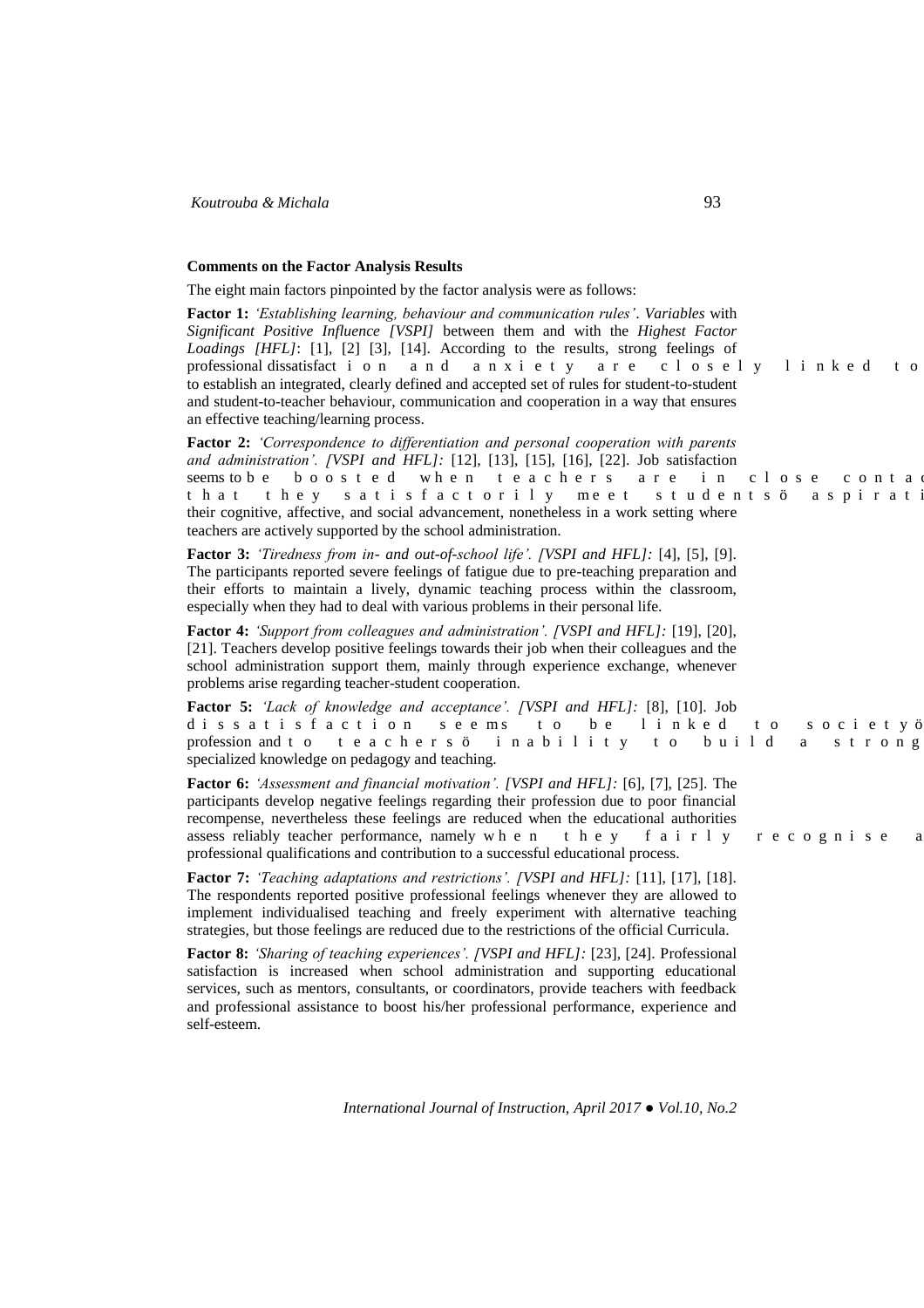## **DISCUSSION AND CONCLUSION**

Vjg "rtgugpv"uvwf{"gzcokpgf"Itggm"ugeqpfct{"gfwe factors that contribute to the development of feelings of professional satisfaction and about the factors which are considered to be responsible for negative feelings of job dissatisfaction. According to the results, professional satisfaction seems, as factor 1 implies, to be closely linked to the atmosphere of discipline and order which needs to be established in the classroom regarding teacher-to-student relationships and student-to student communication and cooperation. Greek teachers, as is true of their counterparts worldwide (Fryer, 2103; Hastings & Bham, 2003; Parker, Martin, Colmar, & Liem,  $2012+$  . "uggo" vq "dg" qduguugf "d{" vjg" hgct . "hktuvn{. behaviour and, secondly, of producing poor academic outcomes as a result of classroom malfunctioning. To avoid such undesirable consequences, Greek teachers are reported to expend ample time and energy in their efforts to establish an effective and wellfunctioning classroom setting and avert disintegrating processes and behaviours (Ifanti & Fotopoulou, 2011; Kokkinos, 2007). Thus, as a consequence, professional burn-out and dissatisfaction are produced (Loeb, Darling-Hammond, & Luczak, 2005).

International research has already convincingly shown, as already mentioned in the Introduction section of the present study, how important effective classroom management is if high academic, affective and social outcomes have to be produced during the teaching/learning process. Given, however, the fact that Greek teachers work in a highly bureaucratic educational system where behaviour rules still work and discipline is highly regarded (Georgiadis, 2007; Koutrouba, 2012), one would expect relevant fears of the Greek teachers to be rather moderate and professional satisfaction to be more easily experienced in everyday in-class routine. When, factor 1 is related to factor 3, one could rather plausibly conclude that in-school fatigue and job dissatisfaction are aggravated due to out-of-school personal problems and the subsequent feelings of physical, mental and emotional tiredness they produce (Klassen & Chiu, 2010; Robbins & Judge, 2015). However, when factors 1 and 3 are jointly examined with factors 7 and 2, a new aspect of teacher professional dissatisfaction is revealed; Greek teachers, like their international counterparts (Hastings & Bham, 2003; Rhodes, Nevill, & Allan, 2004), seem to be professionally dissatisfied due to the in-class  $\div$  f k u q t f g t  $\phi$ *whenever* they try to go implement alternative teaching strategies, to boost experiential learning, to adapt their teaching to the individualized learning needs of their students, to overcome restrictions of inflexible Curricula, to take the initiative in broadening official educational objectives (Eliophotou-Menon & Athanasoula-Reppa, 2011; Ifanti & Fotopoulou, 2011). In other words, Greek teachers seem to feel unprepared to move from the long-established reality of a well-known, secure and traditional frontal teaching to the development of a more complicated, collaborative and less controllable learning setting within their classroom. It is rather interesting to note that Greek teachers seem to feel dissatisfied when they are not given a free hand to adapt, experiment, individualize. However, when they are given such opportunities, they, also, report feelings of dissatisfaction due to a loosening of classroom management and control which derives from such alternative teaching/learning attitudes and procedures.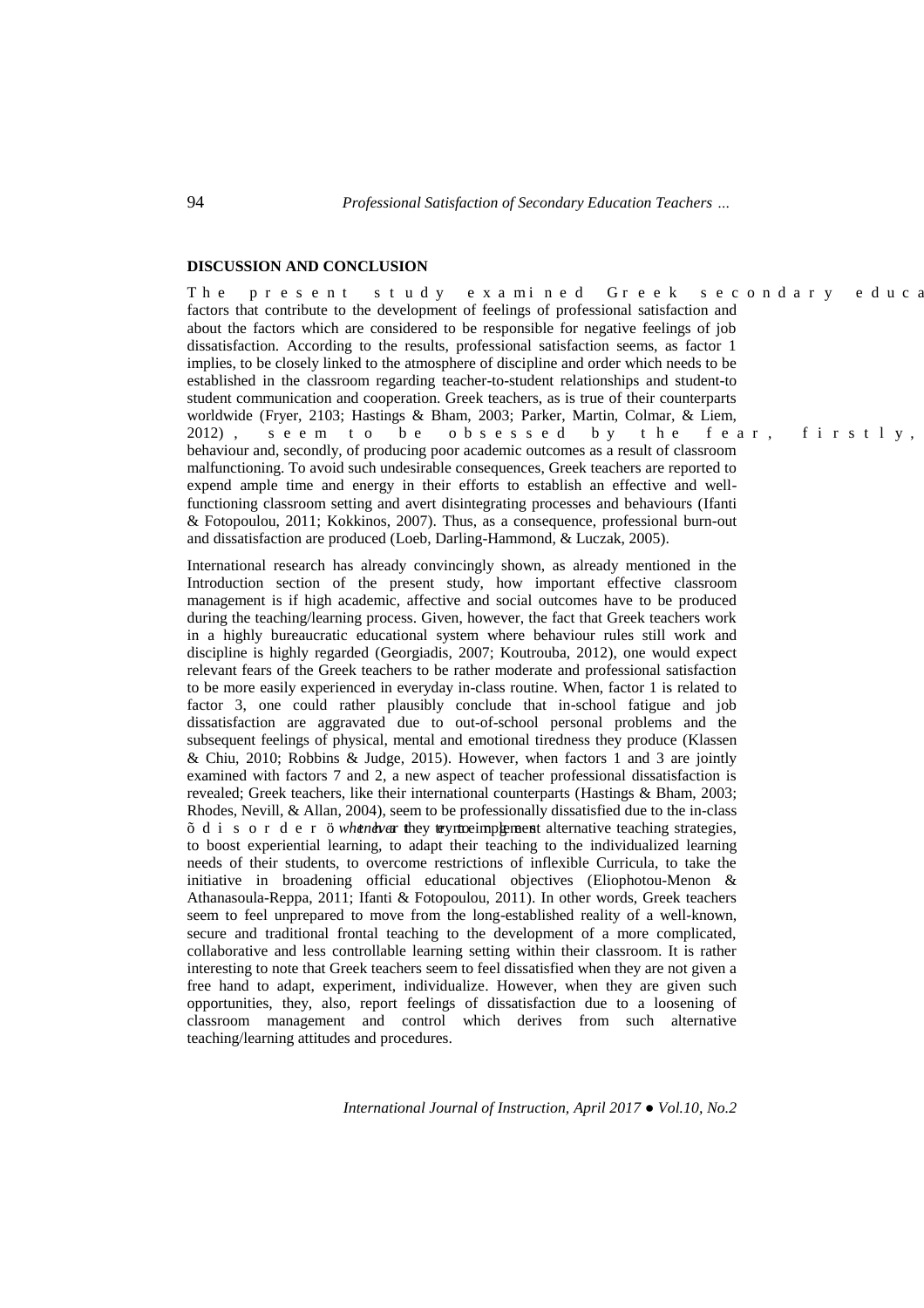To mitigate contradictory feelings and contribute to increasing job satisfaction for teachers whose professional self-esteem is tightly linked to effective classroom ocpcigogpv." c" tgfghkpkvkqp "hqwhp"e evnkcqupuktpqiqoo" "u -gogcopu c" ivgq be necessary. Greek teachers, as well as their international counterparts (Robbins & Judge, 2015; Vegas & Umansky, 2005), need to be convinced that the  $\div$  q t f g t  $\emptyset$  " k p " v j g k t " classrooms is not actually undermined when students talk freely to each other *when* conducting the cooperative task assigned, nor does the teaching process fail when they do not have everything that happens in the classroom under constant, firm control (Koutrouba & Christopoulos, 2015). In fact, the implementation of more cooperative teaching strategies and the utilization of project-based learning, experiential learning, cross-curricular thematic approaches to modern leaning subjects demand open classrooms, flexible and changeable teaching approaches (OECD, 2015; Parker, Martin, Colmar, & Liem, 2012). They, also, demand teachers who continually adapt their supervisory and support role to the individualized and unpredictable expectations and needs of their students; of students who work now individually and then cooperatively, who have to communicate orally or on-line with others, who have to get up from their desks and conduct guided research on the web or visit the library. These students have also to interview people or express their feelings and views not in the conventional way of a written essay but in various artistic, aesthetic ways which a language teacher or a mathematician is not acquainted with (Koutrouba, 2012; N k p f s x k u v r'', 2006) $P$  q t f  $\mathcal{D}$  p i g Htqo "vjku "rqkpv"qh "xkgy. "hcevqt " 7 "tghngevu " I tg specialized knowledge on education and teaching, which is expected to increase feelings of professional satisfaction (Weiqi, 2007).

The demographic data of the present research confirm that, for the overwhelming majority of the participants, further studies on teaching are poor or non-existent. Greek teachers are reported to be well educated as regards the academic cognitive domain of their discipline, but have poor qualifications regarding education *per se*. Namely they lack sufficient knowledge on how to help their students actively, productively and effectively learn. Factor 5, also, reveals that when teachers experience job dissatisfaction due to their inability to build an educationally strong professional profile, at the same time they feel that their profession is socially underestimated (Zembylas & Papanastasiou, 2006). Given the fact that for Greek students and parents an integrated and well-founded education constitutes a sine qua non, powerful means for social advancement in a highly competitive job market, teachers seem to feel unable to respond to seemingly conflicting social expectations (Hargreaves, 2003); on the one hand they are expected to provide their students with huge amounts of massive academic knowledge, while, on the other hand, they are asked to help students attain affective and social objectives during alternative teaching procedures and learning activities which need time, freedom, initiative, inventiveness and creativity to be carried out (Stoeber & Rennert, 2008).

Failing to meet both contradictory expectations, many Greek teachers tend to focus only qp "qpg "qh "vjgo. "hggnkpi "wpcdnSgthey become ggv "vjgkt "uv an easy target for bitter criticism by parents and students who demand their teacher to be an uncontested authority, a flexible educator and a helpful assistant or friend as well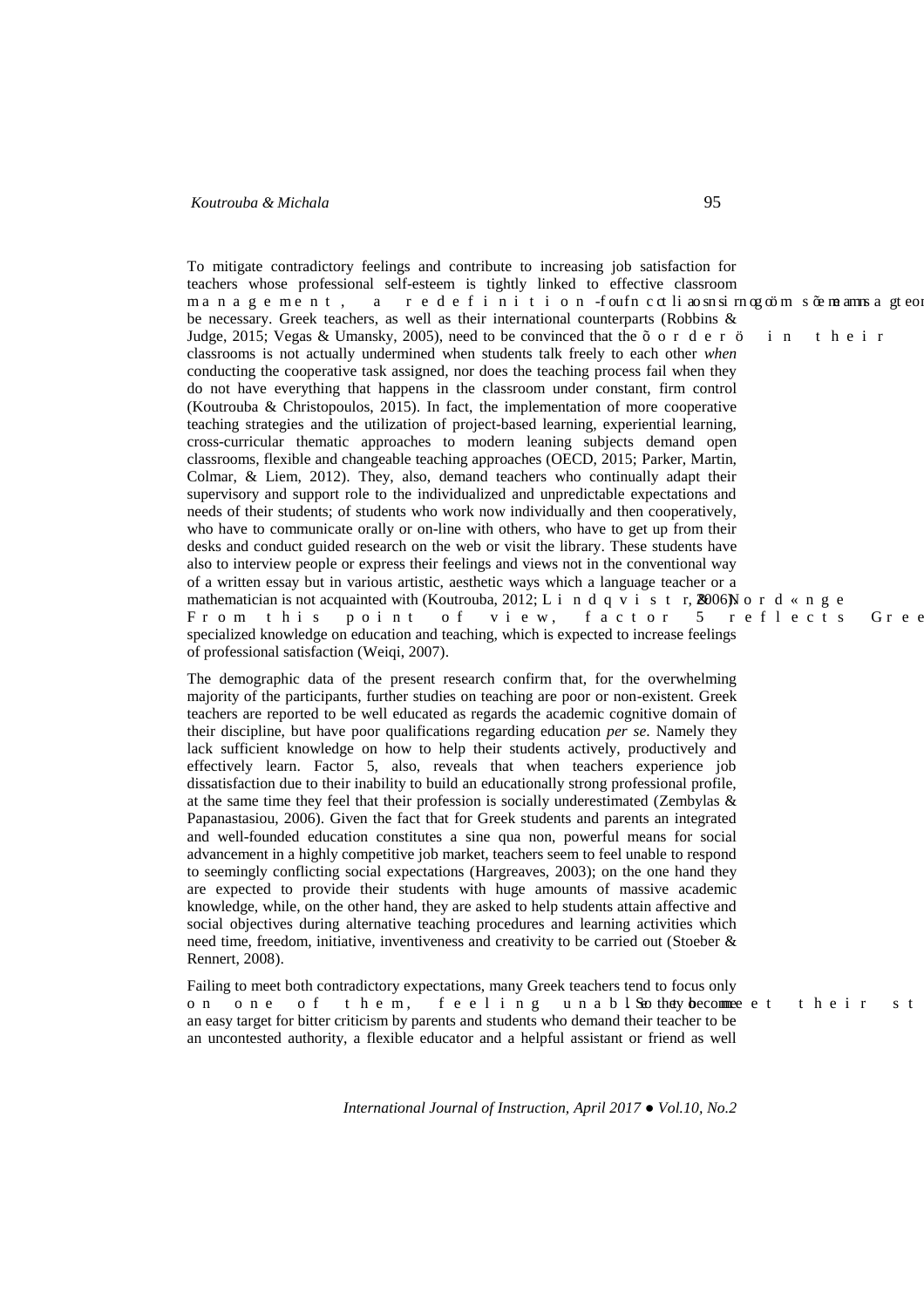(O q  $3$ . " R c | | c i n k c .Sa'iti (& Mitosili, 2005). It is, "thus 2 rather = obvious that, if feelings of professional satisfaction are to be increased and feelings of job dissatisfaction are to be reduced, undergraduate students in the Universities must be well trained with alternative teaching strategies which they are expected to implement in real classroom situations. In fact, building confident professionals ensures the development of positive feelings towards the teaching profession, as long as school-subject Curricula adapt their demands to the real potentials of teachers and students (Parker, Martin, Colmar, & Liem, 2012; Rhodes, Nevill, & Allan, 2004). Moreover, factors 4 and 8 of the present study imply that feelings of professional satisfaction can be further increased when the school administration and supporting educational services provide teachers with feedback and professional assistance. At the same time, teachers seem to feel safer when they exchange experiences with their colleagues, especially those they have friendly relationships with (Hoy, Sweetland, & Smith, 2002; Klassen & Tze, 2014; Lam & Yan, 2011).

Creating a professional environment of acceptance and support, where teachers do not act as neglected individuals, but where they cooperate with supportive colleagues (and y k v j " v j g k t " u v w f gimphies) and are castiged by experts, constitutes  $x$  v q t " 4 real challenge for educational policy-makers (Fryer, 2013). Teachers seem to be more yknnkpi " vq " gzrgtkogpv " cpf " ÷ 1 gqrctfkugø " vjgkt " rt when they professionally act in educational settings where an apparent consensus between colleagues, administration, parents, educational and assistance services encourage experimentation, adaptation, differentiation, initiative or creativity. However, piecemeal innovative procedures proposed by inflexible Curricula, or accidental cooperation between more traditional and more innovative teachers, or temporary orientations of school administration towards innovations seem rather to increase vgcejgtuø" h ggn k p i utiönq Rhobbins t& qludge, 20015). Ta king, nalsof k u u c v k u h c e factor 6 into account, one can conclude that, although teachers feel poorly recompensed as regards their salary in comparison with their social contribution, they counterbalance relevant negative feelings with positive ones derived from the acceptance, recognition and appreciation of the educational authorities; they report their desire to be assessed fairly on the basis of their qualifications and of their contribution to the attainment to educational objectives. However, this assessment is accepted providing, firstly, that objectives are clearly defined, officially supported and, secondly, that the teachers are provided with relevant training on how to effectively achieve these objectives.

The present study had some obvious restrictions; it was based on indirect measures of evidence, namely surveys, without overcoming possible biases and problems deriving from single-method and single-observer studies. In a future study, triangulation as a method of cross-checking data from multiple sources, such as interviews and observations, will provide the researchers with more accurate data and conclusions deriving from more than one standpoint.

Despite restrictions, however, the present study has shown that, despite the lack of an integrated scientific definition of teacher job satisfaction and dissatisfaction, the sources and the factors that produce relevant positive and negative feelings in teachers are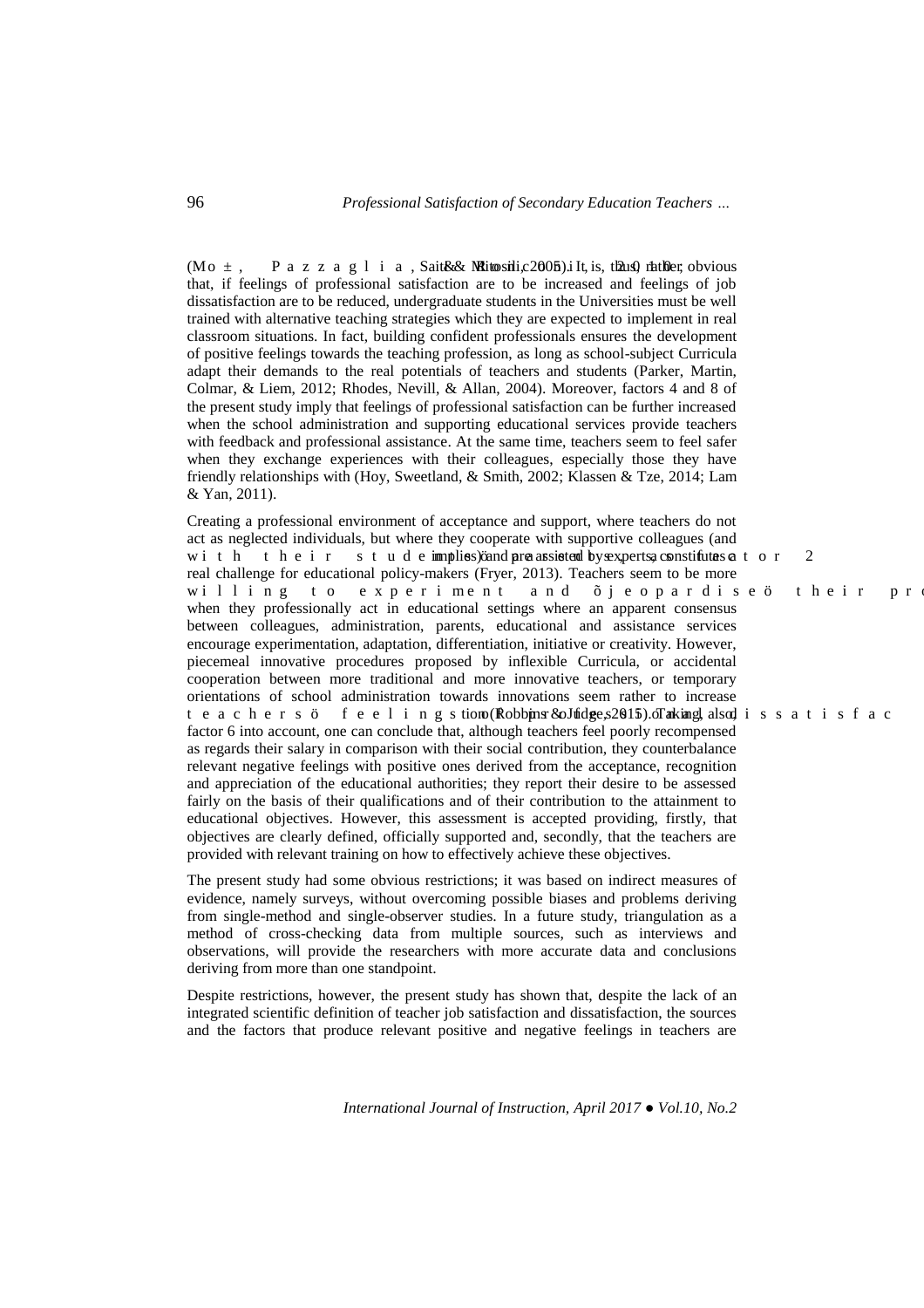traceable and addressable. Professional satisfaction can be further strengthened if education policy-makers, teacher communities, school administrations and supporting services collaborate to establish a learning environment where every teacher is not isolated or abandoned but, on the contrary, is a highly qualified, self-confident member of a professional and social community which deeply respects education and invests in it in the long run.

## **REFERENCES**

Engogpv. "OO." ("Xcpfgpdgtijg. "TO" \* 4222 + 0 "Vgcejg solitary or collegial (ad)venture? *Teaching and Teacher Education, 16*(1), 81-101.

Cooper, C.A., Carpenter, D., Reiner, A., & McCord, D.M. (2014). Personality and job satisfaction: Evidence from a sample of street-level bureaucrats. *International Journal of Public Administration, 37*(3), 155-162.

Cornelius-White, J. (2007). Learner-centered teacher-student relationships are effective: A meta-analysis. *Review of Educational Research, 77*(1), 113-143.

Danielson, C. & McGreal, T.L. (2000). *Teacher evaluation to enhance professional practice.* Alexandria, VA.: Association for Supervision and Curriculum Development.

Darling-Hammond, L. (2003). Keeping good teachers: Why it matters, what leaders can do? *Educational Leadership, 60*(8), 6-13.

Day, C., Kington, A., Stobart, G., & Sammons, P. (2006). The personal and professional selves of teachers: Stable and unstable identities. *British Educational Research Journal, 32*(4), 601-616.

Edwards, J.L., Green, K.E., & Lyons, C.A. (2002). Personal empowerment, efficacy, and environmental characteristics. *Journal of Educational Administration, 40*(1), 67-86.

Eliophotou-Menon, M., & Athanasoula-Reppa, A. (2011). Job satisfaction among secondary school teachers: The role of gender and experience. *School Leadership and Management, 31*(5), 435-450.

Eren, A. (2015). Not only satisfk gf "cpf" t gur qpukdng. "dwv" cnuq" jq1 vgce jgtuø" ectggt" e jqkeg" ucvkuh*Cambrid*ga p. "jqrg." cp *Journal of Education, 45*(2), 149-166.

Fryer, R. (2013). Teacher incentives and student achievement: Evidence form New York City public schools. *Journal of Labor Economics 31*(2), 373-427.

Georgiadis, M.N. (2007). Educational reforms in Greece (1959-1997) and human capital theory. *Journal for Critical Education Policy Studies, 5*(2), 342-368.

Hargreaves, A. (2003). *Teaching in the knowledge society: Education in the age of insecurity.* Milton Keynes: Open University Press.

Hastings, R.P., & Bham, M.S. (2003). The relationship between student behaviour patterns and teacher burnout. *School Psychology International, 24*(1)*,* 115-127.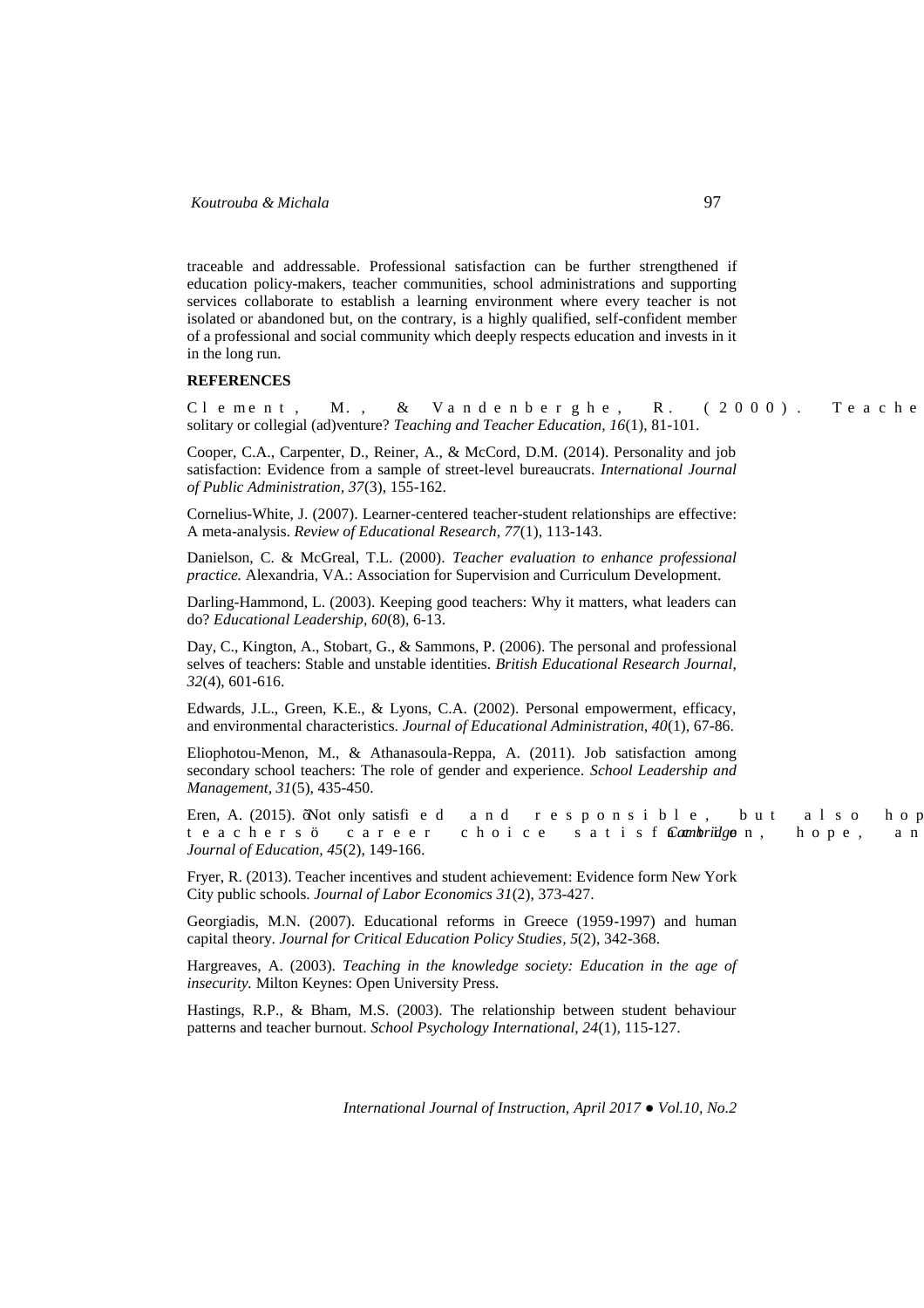Ho, C.L., & Au, W.T. (2006). Teaching satisfaction scale: Measuring job satisfaction of teachers. *Educational and Psychological Measurement, 66*(1)*,* 172-185.

Howitt, D., & Cramer, D. (2014). *Introduction to statistic psychology*. (6th ed.). Harlow: Pearson.

Hoy, W.K., Sweetland, S.R., & Smith, P.A. (2002). Toward an organizational model of achievement in high schools: The significance of collective efficacy. *Educational Administration Quarterly, 38*(1), 77-93.

Ifanti, A. (2007). Policy and curriculum development in Greece. The case of secondary school curriculum. *Pedagogy, Culture and Society, 15*(1), 71-81.

Khcpvk. "CO." ("Hqvqrqwnqw. "X0" \* 4233+0" Vgcejgtuø professional development: A case study in Greece. *World Journal of Education, 1*(1), 40-51.

Klassen, R.M., & Chiu, M.M. (2010). Ghhgevu "qp "efficacy and jobt uø" ugnh satisfaction: Teacher gender, years of experience, and job stress. *Journal of Educational Psychology*, *102*(3)*,* 741-756.

Klassen, R.M., & Tze, V.M.C. (2014). Tea e j g t +efficacy, personality, and teaching effectiveness: A meta-analysis. *Educational Research Review, 12,* 59-76.

Klassen, R.M., Yerdelen, S., & Durksen, T.L. (2013). Measuring teacher engagement: The development of the Engaged Teacher Scale (ETS)*. Frontline Learning Research, 1*(2), 33-52.

Kokkinos, C.M. (2007). Job stressors, personality and burnout in primary school teachers. *British Journal of Educational Psychology, 77*(1), 229-243.

Koutrouba, K. (2012). A profile of the effective teacher: Greek secondary education W<sub>gcej</sub> ptions. *European Logmal of Teacher Education,* 35(3), 359-374.

Koutrouba, K., & Christopoulos, I. (2015). Cooperative learning effectiveness in the bureaucratic school: Views of Greek secondary education teachers. *International Journal of Learning, Teaching and Educational Research, 12*(2), 64-88.

Koutsourakis, G. (2007). The new educational policy for the reform of the curriculum and the change of school knowledge in the case of Greek compulsory education. *International Studies of Sociology of Education, 17*(1-2), 131-146.

N c o . " D 0 J 0 . " ( " [ c p . " J 0 H 0 " \* 4 2 3 3 + 0 " D g i k p p k p i " v g c e j g school-based factors. *Teacher Development, 15*(3), 333-348.

N k p f s x k u v  $\cdot$  " R 0  $\cdot$  " ( " PWphot da@esptoi gistonnect Win the Oage of 4 2 2 8 + 0 " wpegtvckpv{A " Vgce-jhg-e n q e'm ögTeagharstagada Teachingf " õ q h h *Theory and Practice, 12*(6)*,* 623-637.

Loeb, S., Darling-Hammond, L., & Luczak, J. (2005). How teaching conditions predict teacher turnover in California schools. *Peabody Journal of Education, 80*(3)*,* 44-70.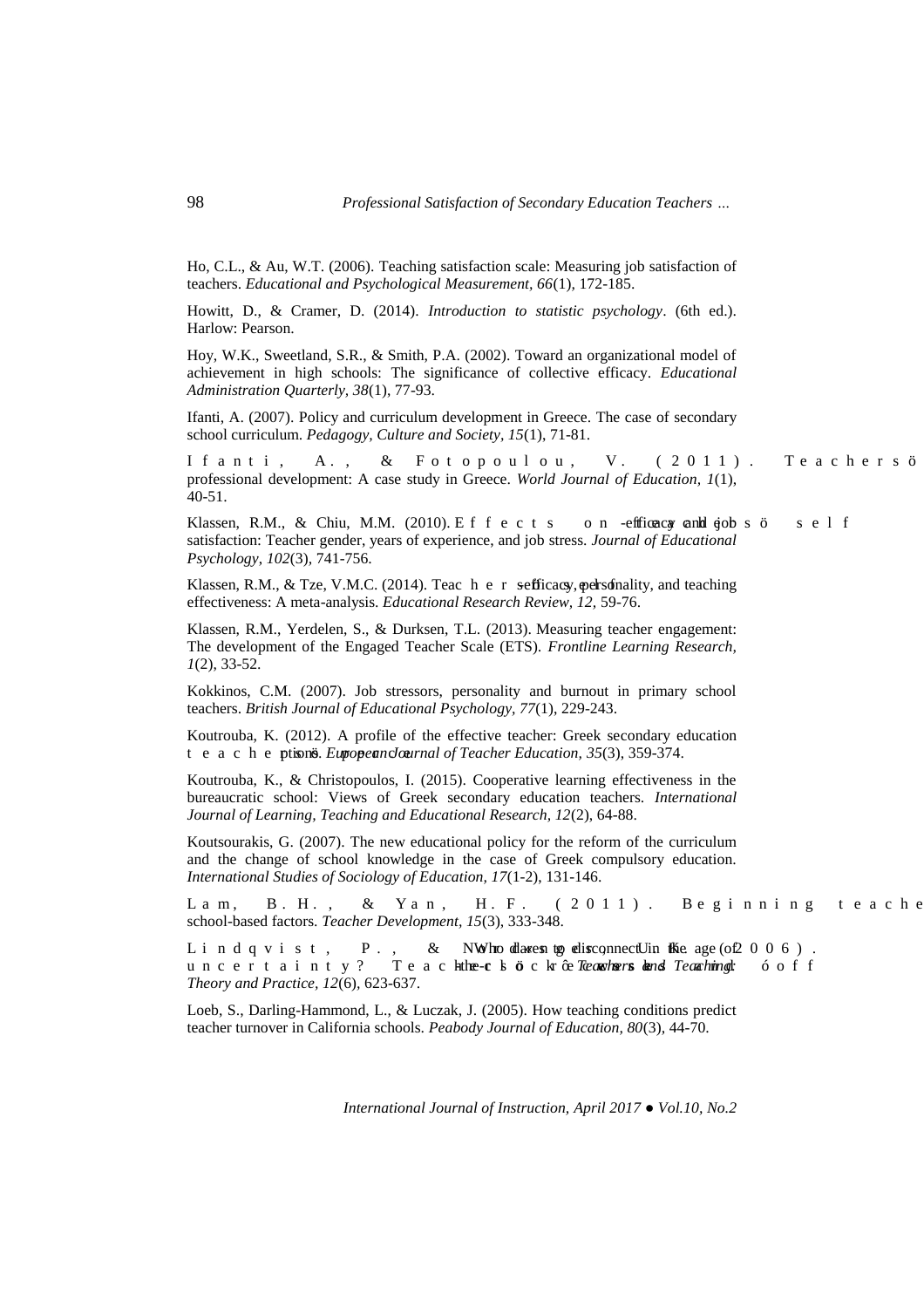Oq<sup>3</sup>." C0." R c | | c i n k c . " H 0 . " ( " T q p e q p k . " N 0 " \* 4 2 3 2 + 0 " ' combined value of positive affect and self-gh  $E\ e\ c\ e\ \{\,$  "hqt" lqd" u c v k u h c e v k q p ' *Teaching and Teacher Education, 26*(5), 1145-1153.

OECD (2015). *Education policy outlook: Making reforms happen.* OECD Publishing. [http://www.oecd.org/publications/education-policy-outlook-2015-9789264225442](http://www.oecd.org/publications/education-policy-outlook-2015-9789264225442-en.htm/) [en.htm/](http://www.oecd.org/publications/education-policy-outlook-2015-9789264225442-en.htm/) Acessed: 01.04.2016.

Parker, P.D., Martin, A.J., Colmar, S., & Liem, G.A. (2012). Teachers' workplace wellbeing: Exploring a process model of goal orientation, coping behavior, engagement, and burnout. *Teaching and Teacher Education, 28*(4), 503-513.

Rhodes, C., Nevill, A., & Allan, J. (2004). Valuing and supporting teachers: A survey of teacher satisfaction, dissatisfaction, morale and retention in an English local authority. *Research in Education, 71*(1)*,* 67-80.

Rivkin, S.G., Hanushek, E.A., & Kain, J.F. (2005). Teachers, schools, and academic achievement. *Econometrica, 73*(2), 417-458.

Robbins, S.P., & Judge, T.A. (2015). *Essentials of organizational behavior*. (13th ed.). Upper Saddle River, N. J.: Prentice Hall.

Saiti, A., & Mitosili, E. (2005). Parental perception of the education of their adolescent children: Evidence from Greek secondary education. *Journal of Career and Technical Education, 22*(1), 9-30.

Stoeber, J., & Rennert, D. (2008). Perfectionism in school teachers: Relations with stress appraisals, coping styles, and burnout. *Anxiety, Stress, & Coping. An International Journal, 21*(1), 37-53.

Traianou, A. (2009). The uncertain character of recent educational reform in Greece. *Forum, 51*(2), 131-142.

Vegas, E., & Umansky, I. (2005). *Improving teaching and learning through effective incentives: What can we learn from education reforms in Latin America?* Washington, D.C.: World Bank.

Weigi, C. (2007). The structure of secondary school teacher job satisfaction and its relationship with attrition and work enthusiasm. *Chinese Education and Society, 40*(5), 17-31.

Zembylas, M., & Papanastasiou, E. (2006). Sources of teacher job satisfaction and dissatisfaction in Cyprus. *Compare: A Journal of Comparative and International Education, 36*(2), 229-247.

Zembylas, M., & Papanastasiou, E. (2005). Modelling teacher empowerment: The role of job satisfaction. *Educational Research and Evaluation, 11*(5), 433-459.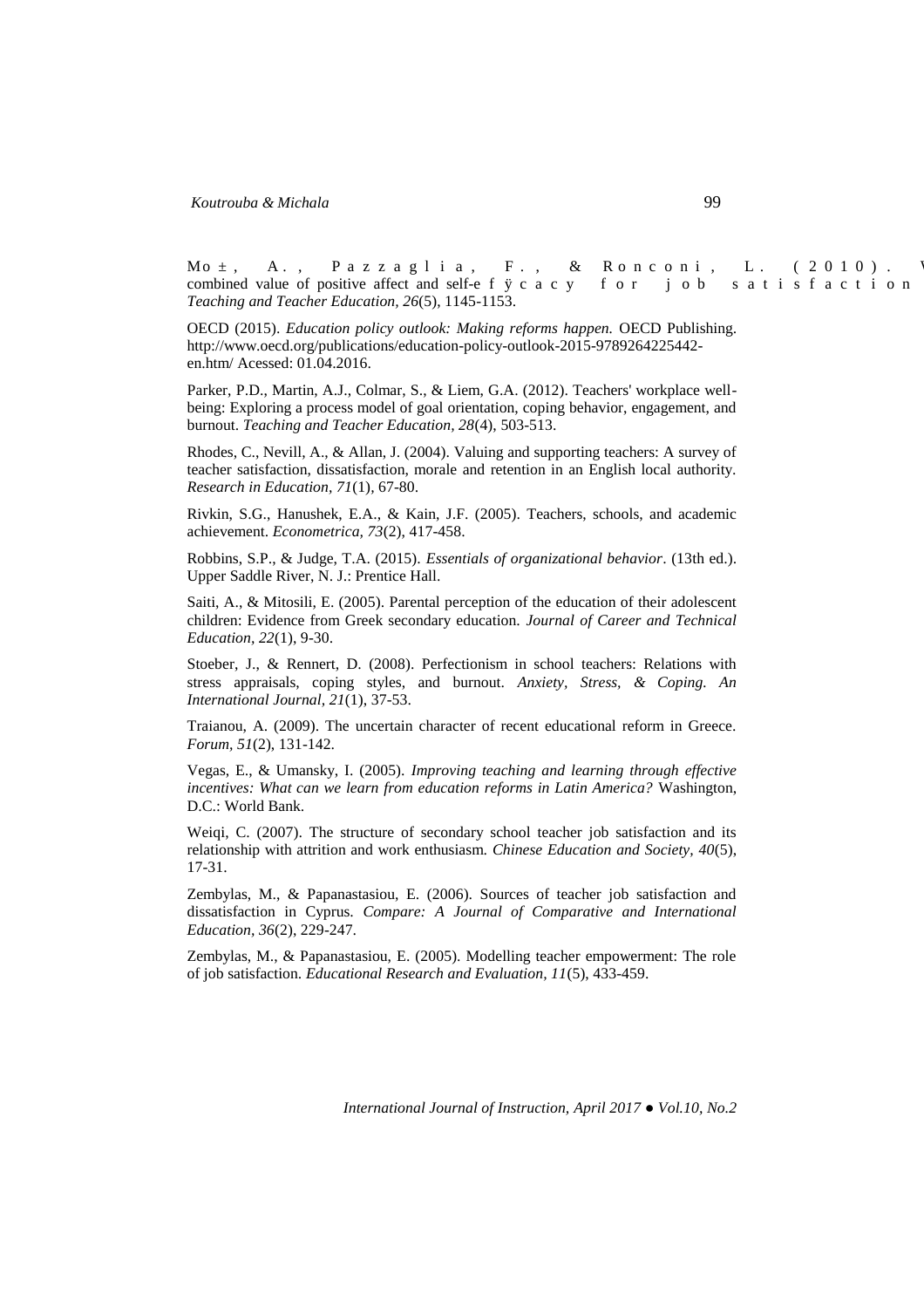#### **Turkish Abstract**

**Ortaöğretim Öğretmenlerinin Mesleki Memnuniyetleri: Yunanistan Örneği**

 $C$ t c v5,9t;o"c ["wpcp"  $\,$ " t g v o g p k p " o g u n g m k " o g o p w p k { g v k " x g " o g o  $\S$ cr, no, "cpmgvg"fc $\S$ cn, "dkt" $\pm$ cn, ocf, t0 "Uqpw $\pm$ nctc" i 34 tg mwtcnnct, p, "gvmknk" dkt" gmknf ge "ok{ulgidamcigerinink tfkmng tkpfg = ' dgmngpvkngtkpg "mct , n, m "xgtgdknkfkmngtkpfg="ogungm fguvgmngpfkmngtkpfg" xg" fgpg{kongtkpk " ogungmk " dkt " cv  $\log u$  n g m k  $v \in \pm$  , f c p  $v \log v$  p w p k { gmv 'n **g t k** i tectov 'o **u** m p c f n t  $\theta$  ", mbnw q tc ," =m'c $\mathcal{H}$  $^{34}$  tgvko" cncp,pfcmk" gmukmnkmngtk" xg"  $^{34}$  tgvogpkp" fggtng ogungmk "ogopwpk { g v u k | n k \_g "ugdg r " q n ocmv c f , t

Anahtar Kelimeler: og ungmk "og opwpk {gv. "og opwpk ggvog b ngkm. "qt vc 34 t

### **French Abstract**

Satisfaction Professionnelle de Professeurs d'Enseign

N ) <sup>2</sup> v w f g " « " d c u g " f g " s w g u v k q p p c k t g " r t <sup>2</sup> u g p v g " g z c o k p g " n g u satisfaction professionnelle et l'insatiuhcevkqp0" Ugnqp" ngu" t²uwnvcvu." ngu rtqhguukqppgnngogpv "ucvkuhckvu " swcpf " knu. " rtgok <sup>3</sup> tgogp eqorq t v g og p v " g v " ng u " t 3 i ng u " f g " e q oowpke c v k q p " f c p u " n ; t<sup>2</sup>rqpfgp<sup>2</sup>vt"copwezg"ug" ufrgu " <sup>2</sup> v w fk c p v u " g v " e q q r <sup>3</sup> t g p v " c x g e " f g u " r vtqkuk<sup>3</sup> ogogpv. "uqpv" uwrrqtv<sup>2</sup> "rct" fgu "eqnn<sup>3</sup> iwgu "gv" f rctvcigpv" fgu "gzr<sup>2</sup>tkgpegu " fcpu " w paij, äu contraine, urj<sup>3</sup>tg " eqnn<sup>2</sup>ik guv "tcrrq tv <sup>2</sup> g "rqwt "rtq x g p k t "rtg o k <sup>3</sup> tg o g p v "f g "tg u v t k e v l f ) wp " ocpswg " fg " eqppckuucpeg " ur <sup>2</sup> ekcnku <sup>2</sup>g " fg " n ) gpugkip rtqe<sup>2</sup> fwtg"f).<sup>2</sup> x c n w c v k q p "h k c d n g

Oq v u " satisfaction professionnelle; insatisfaction; enseignement secondaire; professeurs grecs



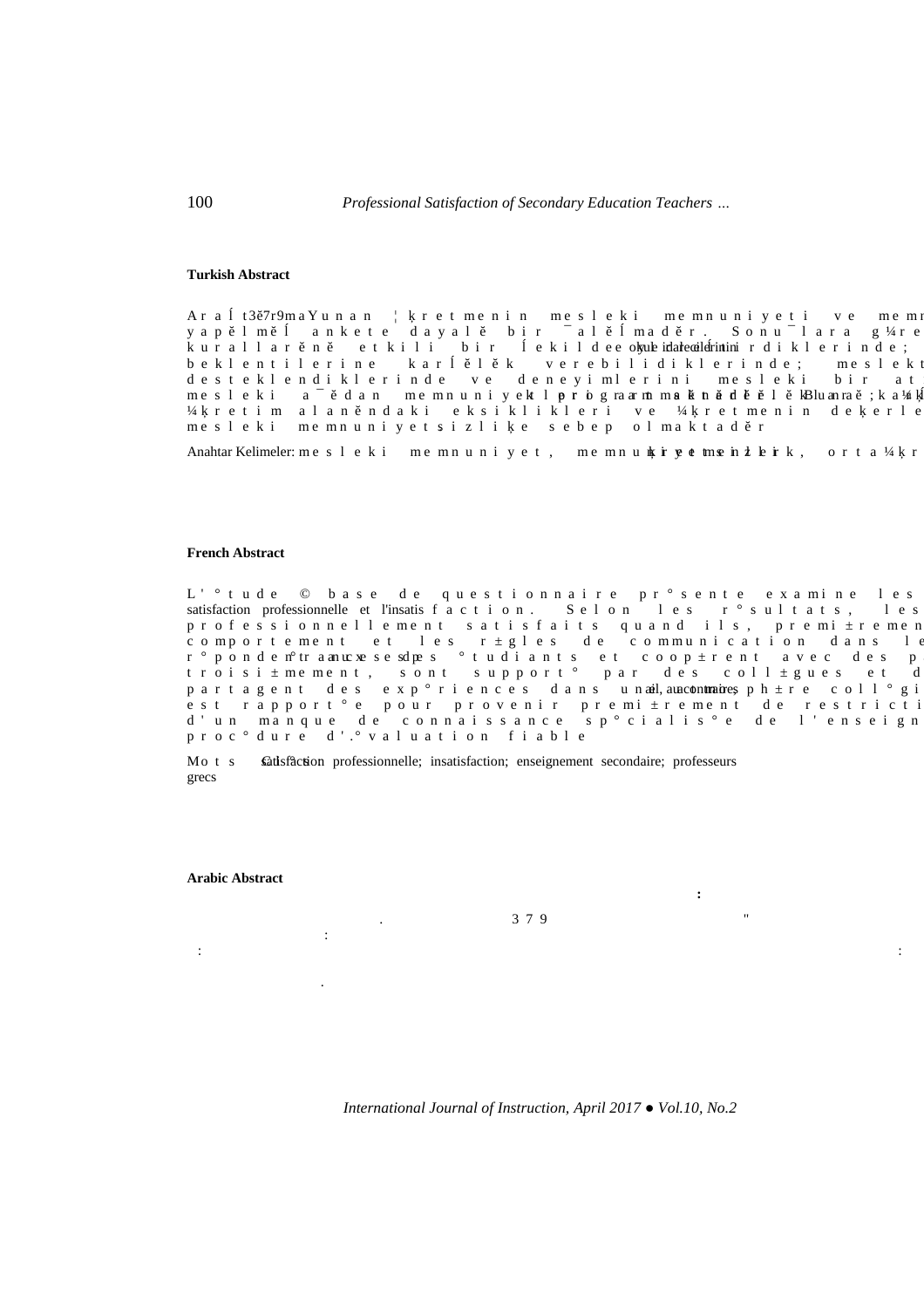#### **German Abstract Professionelle Zufriedenheit der Sekundarschullehrer: Der Fall von Griechenland**

Die vorliegende Fragebogen-basierte Studie untersucht 379 griechische Lehrer die Wahrnehmung Ädgt" dg twhnke jg" \whtkg fgp jg kv" wp f "Wp | whtkg fgp jg kv0" professionell zufrieden, wenn sie sich erstens in der Lage sind, Verhaltensweisen und .Mqoowpkmcvkqputgignp "kp "kjtgp "Mncuugpt®wogp "ghhgmvk Gtyctvwpigp "fgt" UejAngtkppgp "wpf " UejAngt " |w "tgcikg Schulverwaltung zusammenzuarbeiten, drittens werden sie von Kollegen und Bildungsdiensten wpvgtuvAv|v" wpf" xkgtvgpu" Gthcjtwpigp" kp" gkpgt" mq Dgtwhuwp | whtkgfgpjgkv. " ko " Igigpvgkn. " dgtkejvgv. " fc Dguejt ®pmwpigp "cdngkvgp. "|ygkvgmduhittenswaus "defngjngpfgo" Hcej Hgjngp "gkpgu " | wxgtn®uukigp "Dgwtvgknwpiuxgthcjtgpu

U e j n  $\tilde{A}$  u upgofessi $\delta$ adlle zufriedenheit, unzufriedenheit, sekundarschulbildung, griechische lehrer

#### **Malaysian Abstract Kepuasan Profesional Guru Sekolah Rendah: Kes di Greece**

Soal selidik kepuasan digunakan ke atas 379 guru sekolah menengah di Greek untuk mendapatkan persepsi kepuasan dan tidakkepuasan professional. Berdasarkan keputusan kajian menunjukkan guru secara profesionalnya berpuashati apabila merasakan mereka dapat menujukkan tingkah laku berkesan dan berkomunikasi mengikut peraturan dalam kelas. Keduanya maklum balas pelajar terhadap jangkaan pelajar dan kerjasama ibu bapa dan pihak pengurusan sekolah. Ketiganya adalah disokong oleh rakan sekerja dan perkhidmatan pendidikan. Kepuasan kerja datangnya daripada kurikulum yang terhad, kukurangan terhadap kepakaran pengetahuan tentang pengajaran dan ketiga berkaitan kekurangan prosuder kebolehpercayaan pentaksiran.

Kata Kunci: kepuasan professional, ketiadakpuasan, sekolah menengah, guru-guru di Greek

#### **Russian Abstract**